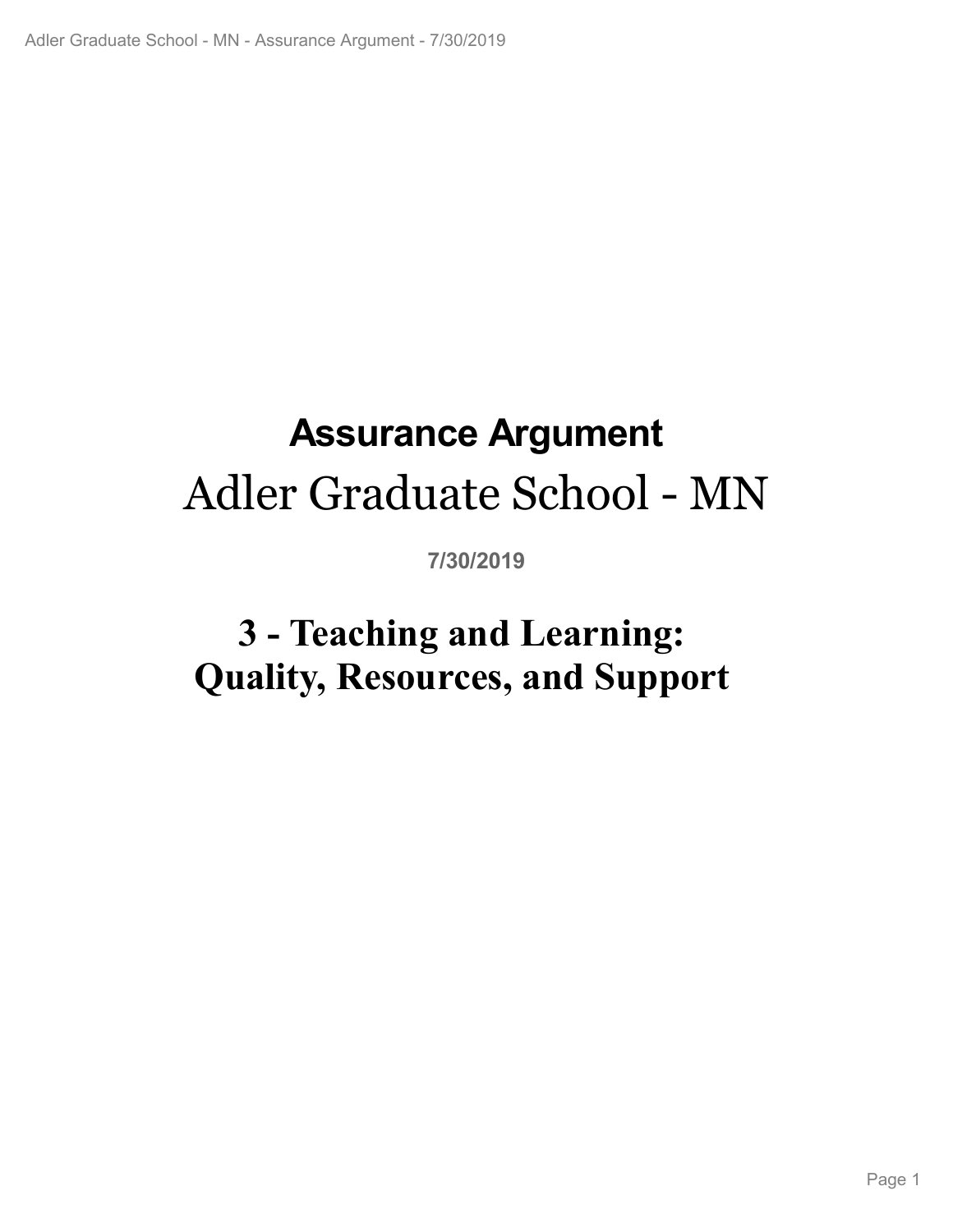# **3 - Teaching and Learning: Quality, Resources, and Support**

The institution provides high quality education, wherever and however its offerings are delivered.

# **3.A - Core Component 3.A**

The institution's degree programs are appropriate to higher education.

- 1. Courses and programs are current and require levels of performance by students appropriate to the degree or certificate awarded.
- 2. The institution articulates and differentiates learning goals for undergraduate, graduate, postbaccalaureate, post-graduate, and certificate programs.
- 3. The institution's program quality and learning goals are consistent across all modes of delivery and all locations (on the main campus, at additional locations, by distance delivery, as dual credit, through contractual or consortial arrangements, or any other modality).

### **Argument**

All credit-yielding courses offered at AGS are graduate level courses. Core courses, and programspecific courses in art therapy, counseling, and school counseling are aligned with educational standards established by the Commission on Accreditation of Allied Health Education Programs (CAAHEP), Council for Accreditation of Counseling and Related Educational Programs (CACREP), or American Association for School Counselor Association (ASCA), respectively. There are no externally determined educational standards specific to the Applied Adlerian Psychology and Leadership master's degree; however, the programatic rigor is equivalent to that of the other Adler Graduate School master's programs.

### **3.A.1 - Courses and programs are current and require levels of performance by students appropriate to the degree or certificate awarded.**

As a result of AGS's participation in the HLC Assessment Academy in the last four years, the School has implemented processes for continuous assessment of courses and program currency. As a result, programs were examined against the most recent curriculum standards established by programspecific accrediting bodies, and key performance indicators were developed to assess students' development of the desired competencies. Standards and competencies were mapped to the curricula and are measured, according to Bloom's taxonomy, at least three times in each program, when they are introduced, reenforced, or applied.

### Master's in Adlerian Counseling and Psychotherapy - Art Therapy

Students in the Art Therapy Program complete a 69-72 credits program, depending on whether they are interested in obtaining Minnesota licensure as Licensed Professional Clinical Counselor (or equivalent in other U.S. states) or as Licensed Marriage and Family Therapist. The course of studies in this program includes most of the core courses from the counseling program, as well as a number of courses specific to art therapy. Student learning objectives for this program align with the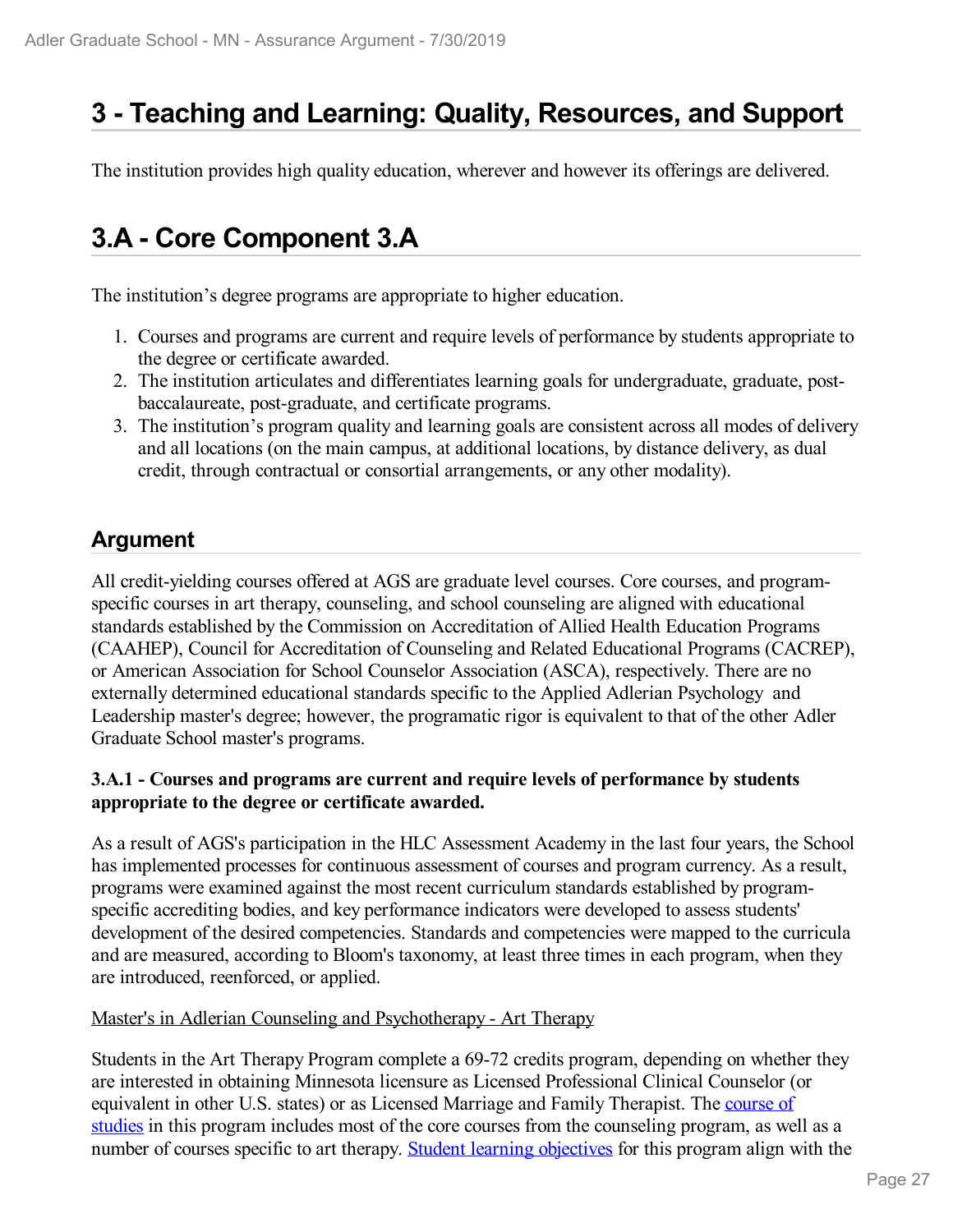standards established by CAAHEP, and the program is scheduled to submit a self-study for CAAHEP accreditation in October of this year.

### Master's in Adlerian Counseling and Psychotherapy - Counseling

Students in the Counseling Program share a core curriculum that meets the eight core area standards established by CACREP. Students in each specialty also take additional courses to meet the standards specific to each specialty. The courses of study for each of these specialties shows that students in the Clinical Mental Health specialty must complete 60 credits, those in Co-Occurring Disorders and Addictions specialty must complete 64 to 73 credits, and those in the Marriage, Couple, and Family Counseling must also complete 60 credits. AGS expects to apply for CACREP accreditation toward the end of 2020.

### Master's in Adlerian Counseling and Psychotherapy - School Counseling

Students in the School Counseling program complete a 50-credit program that meets the educational standards established by ASCA. The School Counseling Program is accredited by the Minnesota Professional Educator Licensing and Standards Board.

### Master's in Applied Adlerian Psychology in Leadership

The Master's in Applied Adlerian Psychology in Leadership is a 35-credit program designed to prepare human services professionals for leadership positions that do not require licensure. Student Learning Objectives for this program are based on Adlerian Competencies and were established by AGS faculty.

### Certificates

AGS offers post-master's certificates in Applied Adlerian Psychology, Counseling, and School Counseling. Certificates vary from 21 credits (Applied Adlerian Psychology) to 30 credits (School Counseling) and are intended for professionals who already hold master's degrees and want to either broaden their human services and leadership knowledge and skills (Applied Adlerian Psychology) or complete educational requirements for licensure (Counseling and School Counseling).

### **3.A.2 - The institution articulates and differentiates learning goals for undergraduate, graduate, post-baccalaureate, post-graduate, and certificate programs.**

AGS only offers Master level degree and certificate programs. All courses offered are graduate level courses. Degree conferring programs have learning goals clearly established by the college and program-specific accreditation agencies, as discussed above. In addition to course-specific evaluation of learning goals, degree-seeking students prepare a capstone professional portfolio to demonstrate global professional development.

Prior to academic year 2019-20, mental health professionals who were required by licensing board to complete additional master's level coursework prior to qualifying for licensure were able to take these courses at AGS as "licensure only" students. With the implementation of LiveText as our student learning data management system and the program evaluation process we engaged in during academic year 2018-19, we realized that due to the lack of structure of the licensure only "program" we were not able to evaluate learning outcomes for these students. This led to the decision to eliminate the licensure only option and direct those students to the certificate program that best meets their needs. Certificate programs have flexibility in learning goals to meet student-specific needs,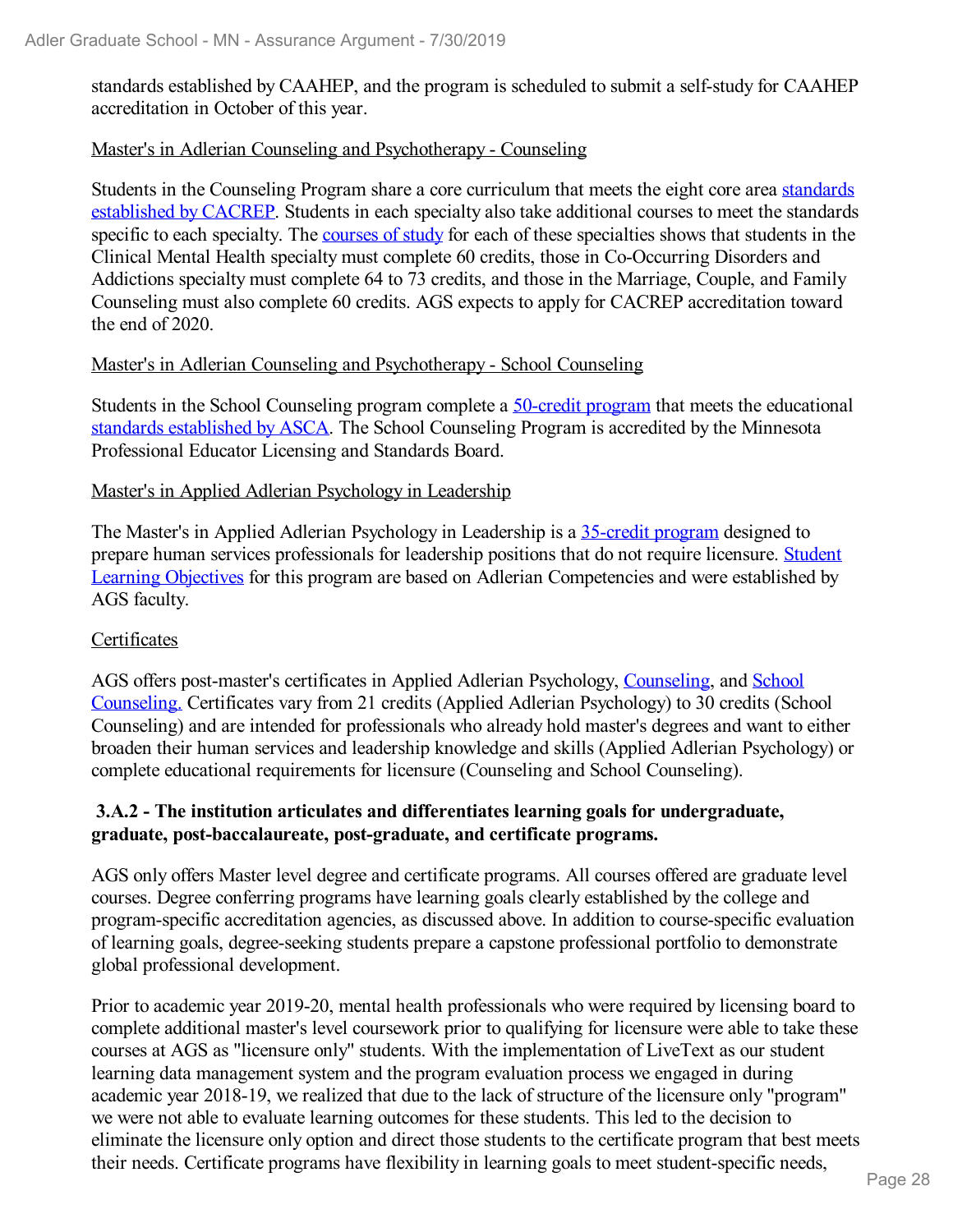which are frequently determined by state licensure boards. All courses in certificate programs are courses offered as part of Master's programs, and we issue LiveText cards to all students enrolled in the programs, which enables us to evaluate certificate-student learning through the same assignments and with the same rigor as that of degree-seeking students. We are in the process of developing a framework to guide the development of a professional portfolio by certificate students.

### **3.A.3 - The institution's program quality and learning goals are consistent across all modes of delivery and all locations (on the main campus, at additional locations, by distance delivery, as dual credit, through contractual or consortial arrangements, or any other modality).**

AGS's Applied Adlerian Psychology, Counseling, and School Counseling programs can be completed on-campus, online, or partly on-campus partly online. The Art Therapy program can be completed on campus or on a hybrid on-campus/online format. All on-campus programs and courses are offered at the college's Minnetonka campus. AGS has no contractual or consortial arrangements and offers no dual-credit courses.

As discussed above, AGS programs have clearly established learning goals. Key performance indicators and all major assignments are the same whether students take the course online or on campus. Syllabi for online and on campus courses differ only in delivery methods. All on-campus courses have an online companion page where the syllabus and additional materials are deposited and through which all assignments are submitted. In addition to the policies and procedures described in the AGS Faculty Handbook, all faculty receive a copy of AGS's Online Learning Policies and Procedures, which establishes best practices for online teaching.

Campus-based faculty teach both on-campus and online courses. AGS also has four fully online fulltime faculty, two of which have significant course-releases for administrative functions. Qualifications and recruitment processes are the same for on-campus and online faculty, as are student advising and the faculty evaluation process. Adjunct faculty have no advising responsibilities, but meet the same qualifications and responsibilities whether they teach on-campus or online.

On rare occasions, scheduling conflicts result in the need to offer a course as an independent study. Learning objectives and key assignments in independent studies must be the same as those in regular courses. In order to maintain the same rigor of regular courses, independent studies must be approved by the AGS President or by the Director of Academic Affairs and Quality Assurance, and require submission of a plan of study, signed by the instructor offering the course, demonstrating how the learning objectives assigned to the course will be achieved.

- ACAD AAP courses.pdf
- ACAD AAPL KPIs SLOs
- ACAD Advising.pdf
- ACAD Art Therapy KPIs SLOs
- ACAD ASCA Standards
- ACAD AT courses.pdf
- ACAD CAAHEP SLOs.pdf
- ACAD\_CAAHEP\_Standards
- ACAD CACREP Standards.pdf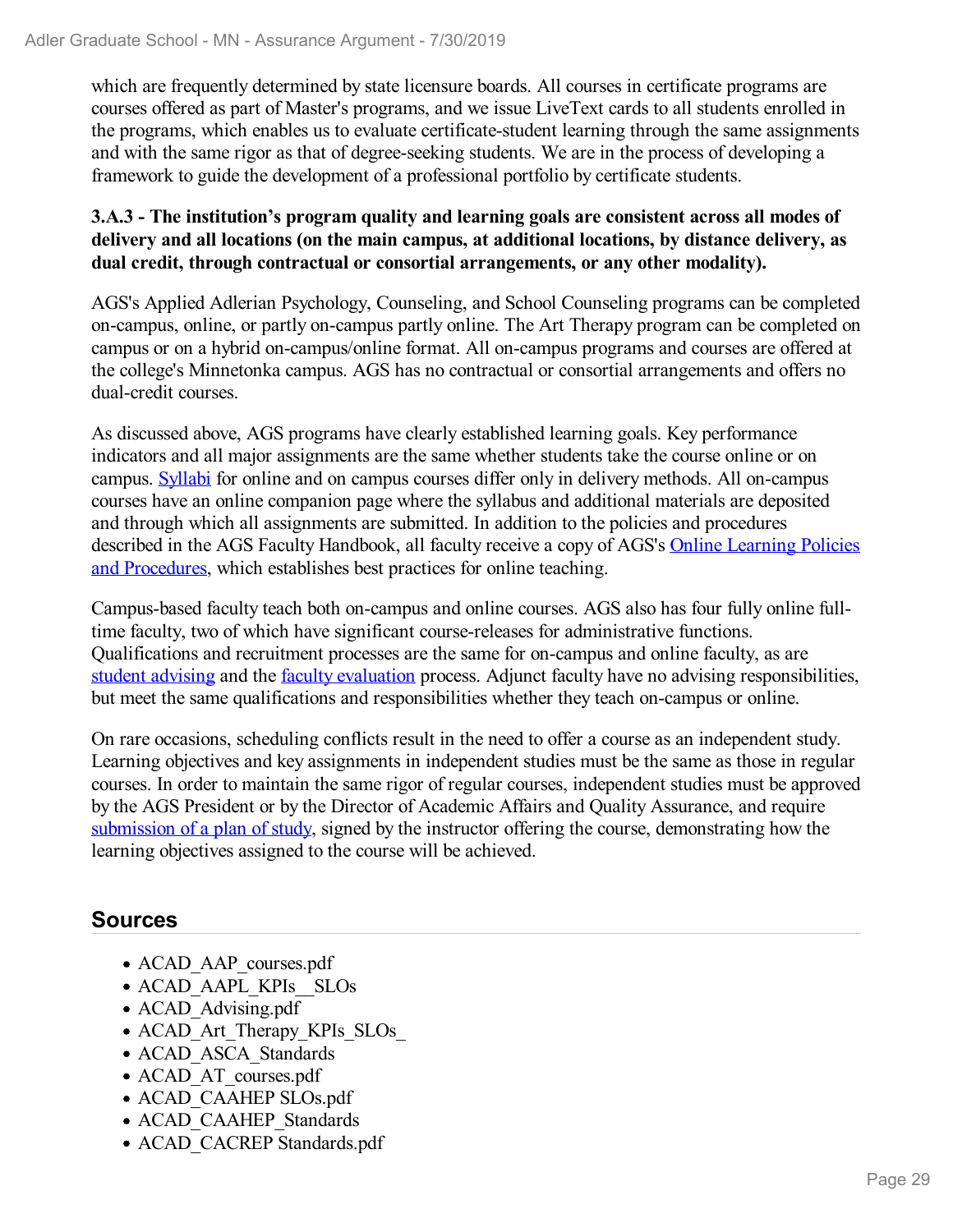- ACAD Certificate SC.pdf
- ACAD\_CMHC\_KPIs\_SLOs
- ACAD\_Co\_Occuring\_KPIs\_SLOs
- ACAD Core KPIs SLOs Artifacts
- ACAD\_Counseling\_Certificate
- ACAD Counseling Courses.pdf
- ACAD\_Faculty\_Evaluation\_Policy
- ACAD\_Independent Study\_Request.pdf
- ACAD Marriage Couple Family KPIs SLOs
- ACAD\_OnCampus\_v\_Online\_Syllabi
- ACAD\_Online Learning Manual
- ACAD\_SC\_Courses.pdf
- ACAD\_SC\_KPIs \_SLOs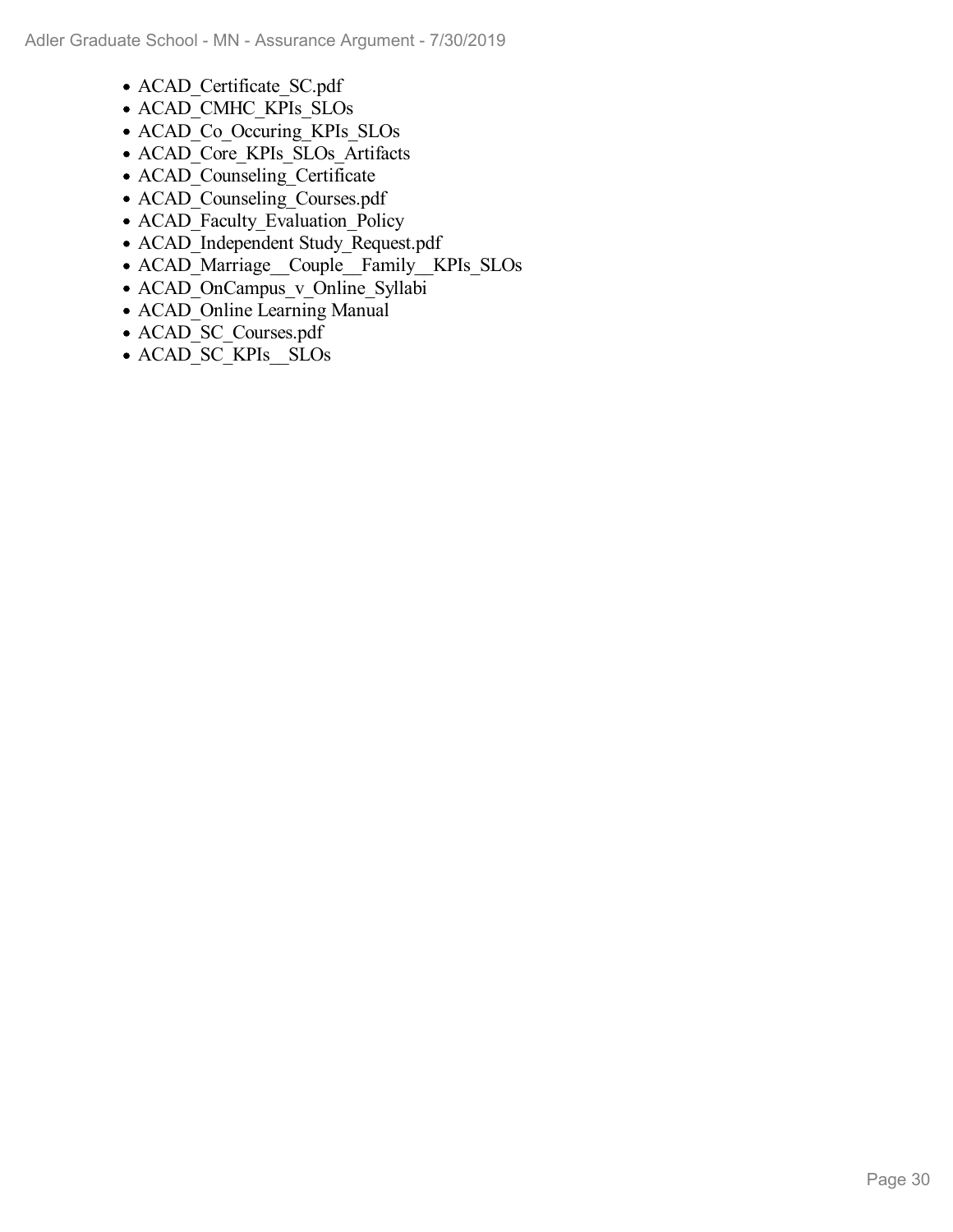# **3.B - Core Component 3.B**

The institution demonstrates that the exercise of intellectual inquiry and the acquisition, application, and integration of broad learning and skills are integral to its educational programs.

- 1. The general education program is appropriate to the mission, educational offerings, and degree levels of the institution.
- 2. The institution articulates the purposes, content, and intended learning outcomes of its undergraduate general education requirements. The program of general education is grounded in a philosophy or framework developed by the institution or adopted from an established framework. It imparts broad knowledge and intellectual concepts to students and develops skills and attitudes that the institution believes every college-educated person should possess.
- 3. Every degree program offered by the institution engages students in collecting, analyzing, and communicating information; in mastering modes of inquiry or creative work; and in developing skills adaptable to changing environments.
- 4. The education offered by the institution recognizes the human and cultural diversity of the world in which students live and work.
- 5. The faculty and students contribute to scholarship, creative work, and the discovery of knowledge to the extent appropriate to their programs and the institution's mission.

## **Argument**

The exercise of intellectual inquiry and the acquisition, application, and integration of broad learning and skills are integral to Adler Graduate School's educational programs. Programs are constructed using a developmental course sequence that promotes continuous increase in depth of knowledge and in students' ability to integrate and apply knowledge, and to create their own approach to counseling and leadership.

### **3.B.1 - The general education program is appropriate to the mission, educational offerings, and degree levels of the institution.**

AGS does not offer a general education program.

**3.B.2 - The institution articulates the purposes, content, and intended learning outcomes of its undergraduate general education requirements. The program of general education is grounded in a philosophy or framework developed by the institution or adopted from an established framework. It imparts broad knowledge and intellectual concepts to students and develops skills and attitudes that the institution believes every college-educated person should possess.**

AGS does not offer undergraduate programs.

**3.B.3 - Every degree program offered by the institution engages students in collecting, analyzing, and communicating information; in mastering modes of inquiry or creative work; and in developing skills adaptable to changing environments.**

All students are introduced to literature searches and graduate writing in the first course they take at AGS, and students seeking the master's degree in Adlerian Counseling and Psychotherapy later take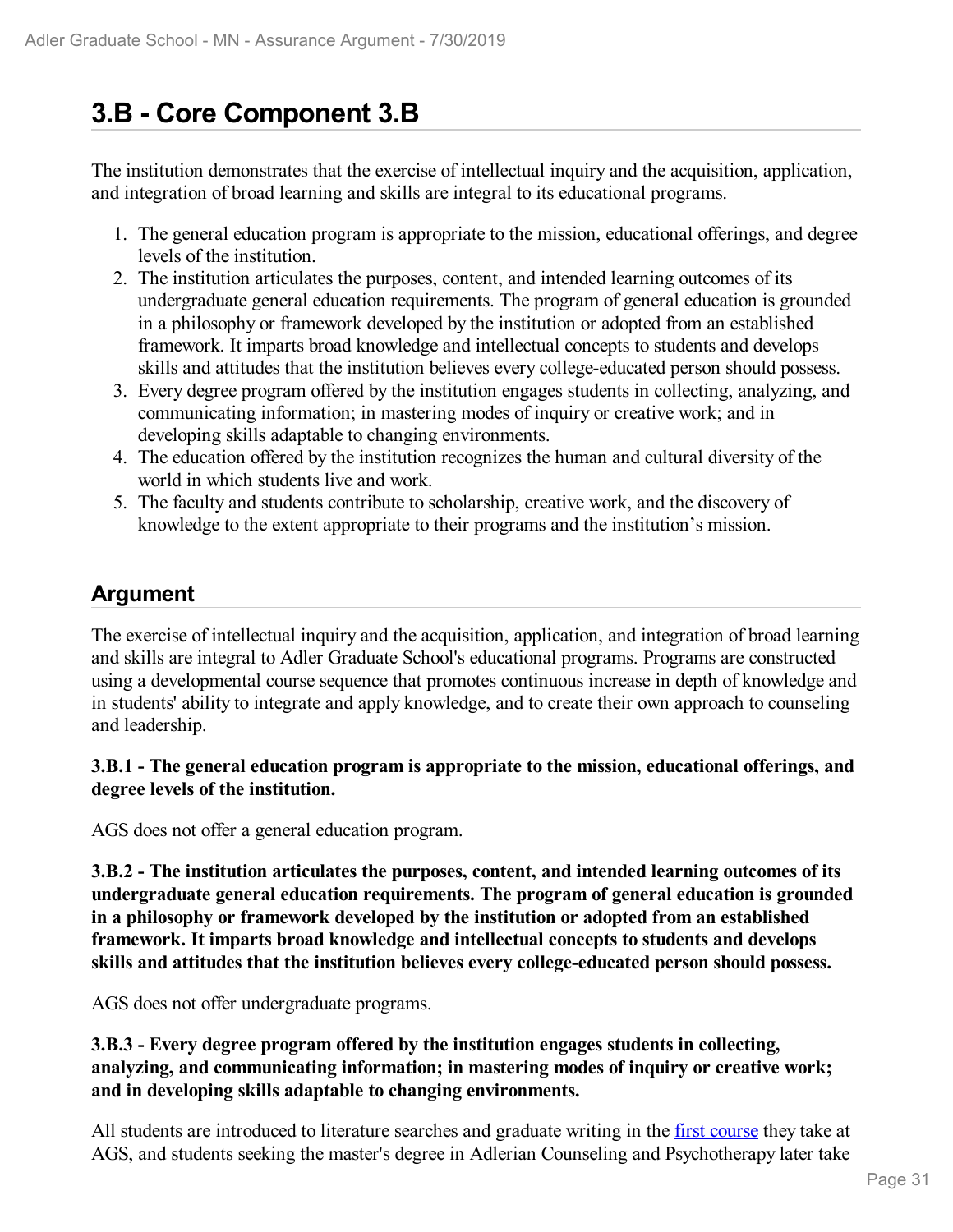a required course in principles of research. In addition, most courses require engagement in research projects, with results being presented in different ways, including research papers, class presentations either live or electronically delivered, or a combination of both.

All AGS's students seeking either the Applied Adlerian Psychology and Leadership or the Adlerian Counseling and Psychotherapy Master's degrees are required to complete a professional portfolio. This professional portfolio focuses both on program-specific competencies and on comprehensive competencies the AGS faculty expects from all its graduates. Selected sections of the portfolio manual give a broad view of the the developmental nature of competency development and of the different ways in which students engage in collecting, analyzing, and communicating information; in mastering modes of inquiry or creative work; and in developing skills adapdaple to changing environments. Specific, examples of activities that promote such engagement can be found in these key curricular assignments. In addition, students must successfully defend their portfolios in order to qualify for graduation. Successful portfolio defense requires a certain degree of metacompetence in that students must understand their own knowledge and skills in the context of professional practice and how to adapt this knowledge and skills to practice in different settings and with different populations.

### **3.B.4 - The education offered by the institution recognizes the human and cultural diversity of the world in which students live and work.**

Recognition of human and cultural diversity of the world in which students live and work is central to AGS's mission of preparing mental health and human service professionals with a strong Adlerian foundation to foster encouragement, collaboration, and a sense of belonging to the individuals, families, and **culturally diverse communities they serve** (bold added here for emphasis). All students seeking the Master's degree in Adlerian Counseling and Psychotherapy take one course (either as part of the core curriculum or specific to art therapy) dedicated exclusively to multicultural awareness and knowledge. In addition, multicultural and social justice competencies are infused throughout the curriculum for both degrees. These competences are included as a specific section in the professional portfolio developed by students.

### **3.B.5 - The faculty and students contribute to scholarship, creative work, and the discovery of knowledge to the extent appropriate to their programs and the institution's mission**

As stated in AGS's mission, preparing mental health and human service professionals with a strong Adlerian foundation to foster encouragement, collaboration, and a sense of belonging to the individuals, families, and culturally diverse communities they serve, we are a teaching institution rather than a research one. In this context, AGS's faculty and students contribute to scholarship and creative work in a number of ways.

Full-time faculty's responsibilities consist of teaching, scholarship, and service and as shown in the Faculty Handbook, scholarship is part of the annual faculty performance evaluation. As part of their professional identity as counselor educators, part-time faculty also participate, and frequently present, at professional conferences, such as the North American Society for Adlerian Psychology (NASAP) annual conferences. An examination of faculty curricula vitae reveals details of their participation in professional conferences, community education events, publishing peer reviewed journal articles and book chapters, and publishing books. Two of our full time faculty members host weekly FM radio shows (Dr. Asha Dickerson: *Two therapists and a Microphone*, airing in GA, FL, and KY; Rashida Fisher: *Voices of the African American Community,* airing in MN) and our Art Therapy faculty participate in art exhibits and include students in extra-curricular community engagement creative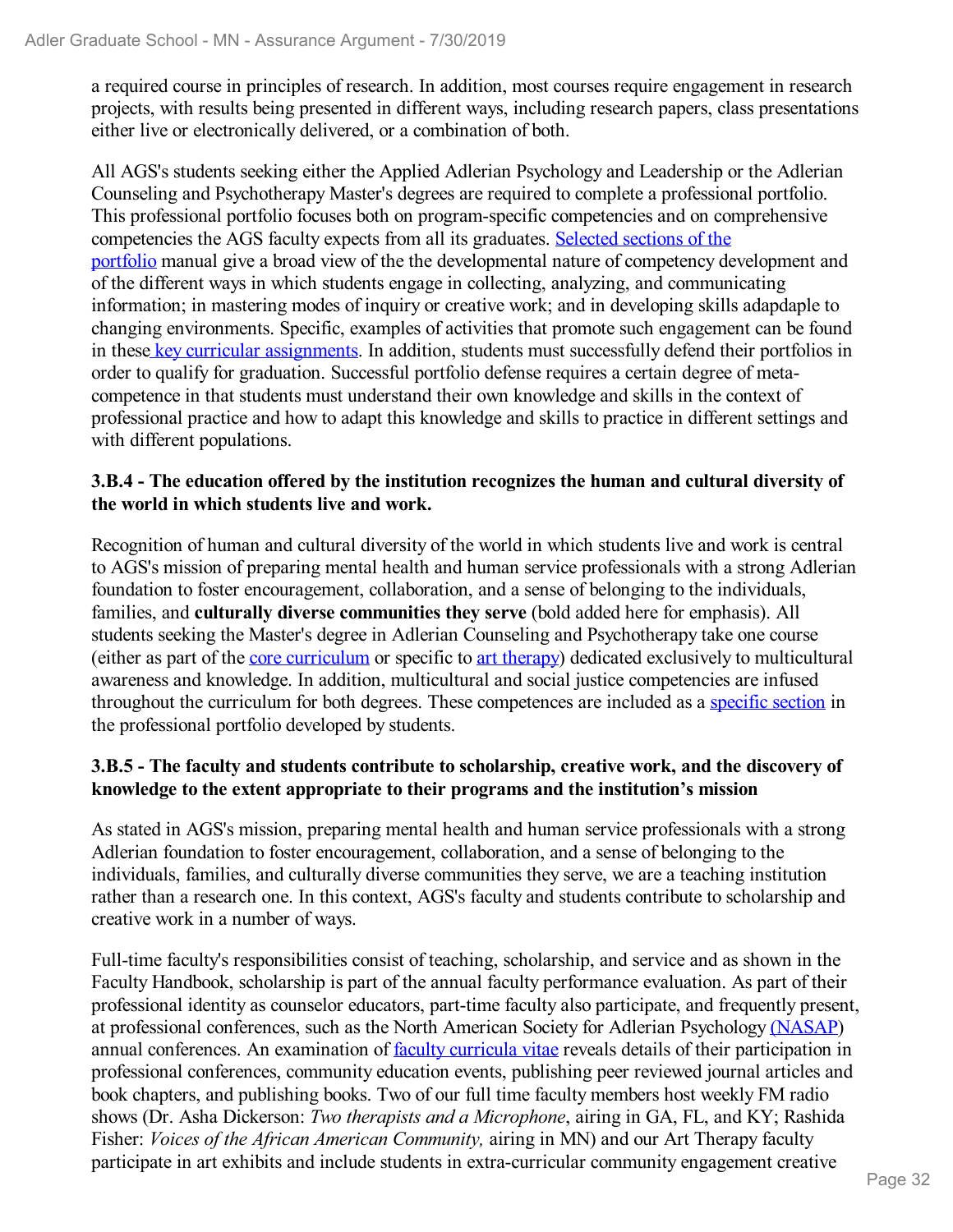projects. Selected examples of faculty and student scholarship can be found in the *Accreditation and Assessment Corner* of the May 2019 issue of the Adler Graduate School Newsletter. Examples of art therapy faculty and students art-based creative community engagement can also be found in this and other issues of the AGS Newsletter (ex: January and March 2019). The March Newsletter also showcases a book written by one of our adjunct faculty members. Other examples can be found in the "In the News" section of AGS's website, Occasionally, students also present their scholarly work at professional conferences.

In addition to the extra-curricular scholarly and/or creative product of faculty and/or student work, students also systematically participate in curricular experiences that increase their scholarly and creative skills, by producing course-related research projects, developing and defending professional portfolios, and/or participating in art therapy activities.

- ACAD 512 Syllabus
- ACAD\_523\_Syllabus.pdf
- ACAD 558 summer 18
- ACAD AT Students Scholarship Activities
- ACAD Full-time Faculty CVs
- ACAD Key Assignments 3B
- ACAD MSJCCs Rubric.pdf
- ACAD NASAP2019
- ACAD\_Portfolio.pdf
- ADM\_Newsletter\_ March2019
- ADM\_Newsletter\_January2019
- ADM\_Newsletter\_May2019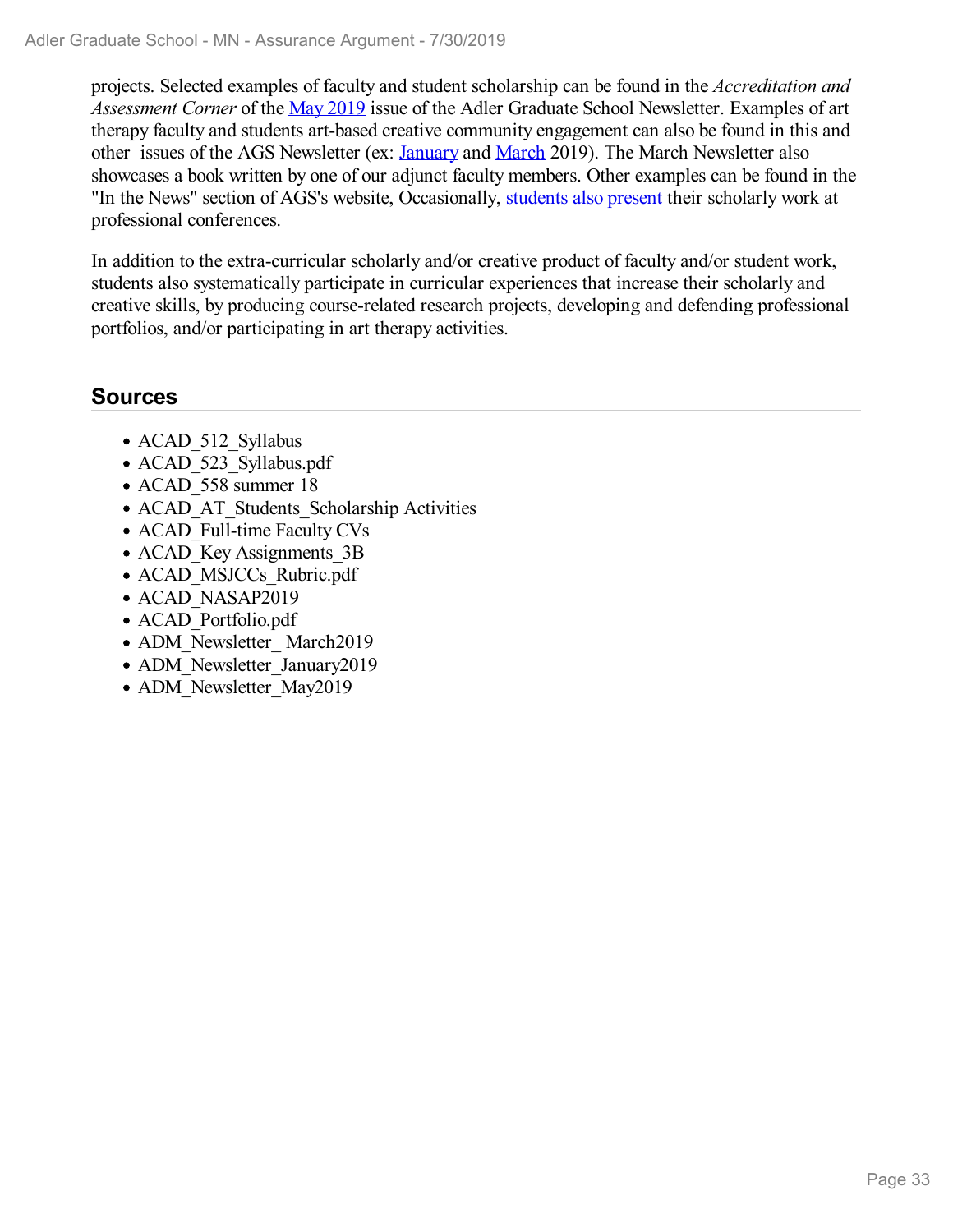# **3.C - Core Component 3.C**

The institution has the faculty and staff needed for effective, high-quality programs and student services.

- 1. The institution has sufficient numbers and continuity of faculty members to carry out both the classroom and the non-classroom roles of faculty, including oversight of the curriculum and expectations for student performance; establishment of academic credentials for instructional staff; involvement in assessment of student learning.
- 2. All instructors are appropriately qualified, including those in dual credit, contractual, and consortial programs.
- 3. Instructors are evaluated regularly in accordance with established institutional policies and procedures.
- 4. The institution has processes and resources for assuring that instructors are current in their disciplines and adept in their teaching roles; it supports their professional development.
- 5. Instructors are accessible for student inquiry.
- 6. Staff members providing student support services, such as tutoring, financial aid advising, academic advising, and co-curricular activities, are appropriately qualified, trained, and supported in their professional development.

### **Argument**

### **The institution has the faculty and staff needed for effective, high-quality programs and student services.**

Prior to July 2018, AGS operated from an all-adjunct faculty model and there was no full-time faculty. In January 2018, with a new President onboard and a vision shared by the Board of Directors and the President that included implementing best practices in counselor education and seeking program-specific accreditation, AGS created a model for developing a core of full-time faculty to take the lead in curriculum development, continuous improvement in instructional strategies, and programmatic assessment. This model was implemented in July 2018 (the start of AGS's academic year). Currently, AGS has a total of 16 full-time faculty members and 42 part-time faculty members. AGS has 19 staff members who provide students support and institutional administrative services. AGS's faculty and staff are able to provide effective, high-quality programs and student services.

### **3.C.1 - The institution has sufficient numbers and continuity of faculty members to carry out both the classroom and the non-classroom roles of faculty, including oversight of the curriculum and expectations for student performance; establishment of academic credentials for instructional staff; involvement in assessment of student learning.**

AGS operates on a year-round teaching schedule. Programs are offered in an accelerated format of 6.5 weeks per session, and two sessions per semester. Each academic year consists of four 13 weeks semesters. A full-time teaching load at Adler Graduate School consists of 33 credits/year, which translates into 8.25 credits per semester. Considering a student full-time equivalence of 9 credits per semester (the industry standard for graduate schools), the FTE ratios of students to faculty have remained under 10:1 every semester since the inception of the full time faculty model; data are not available for previous academic years due to the lack of full-time faculty and the resulting inability to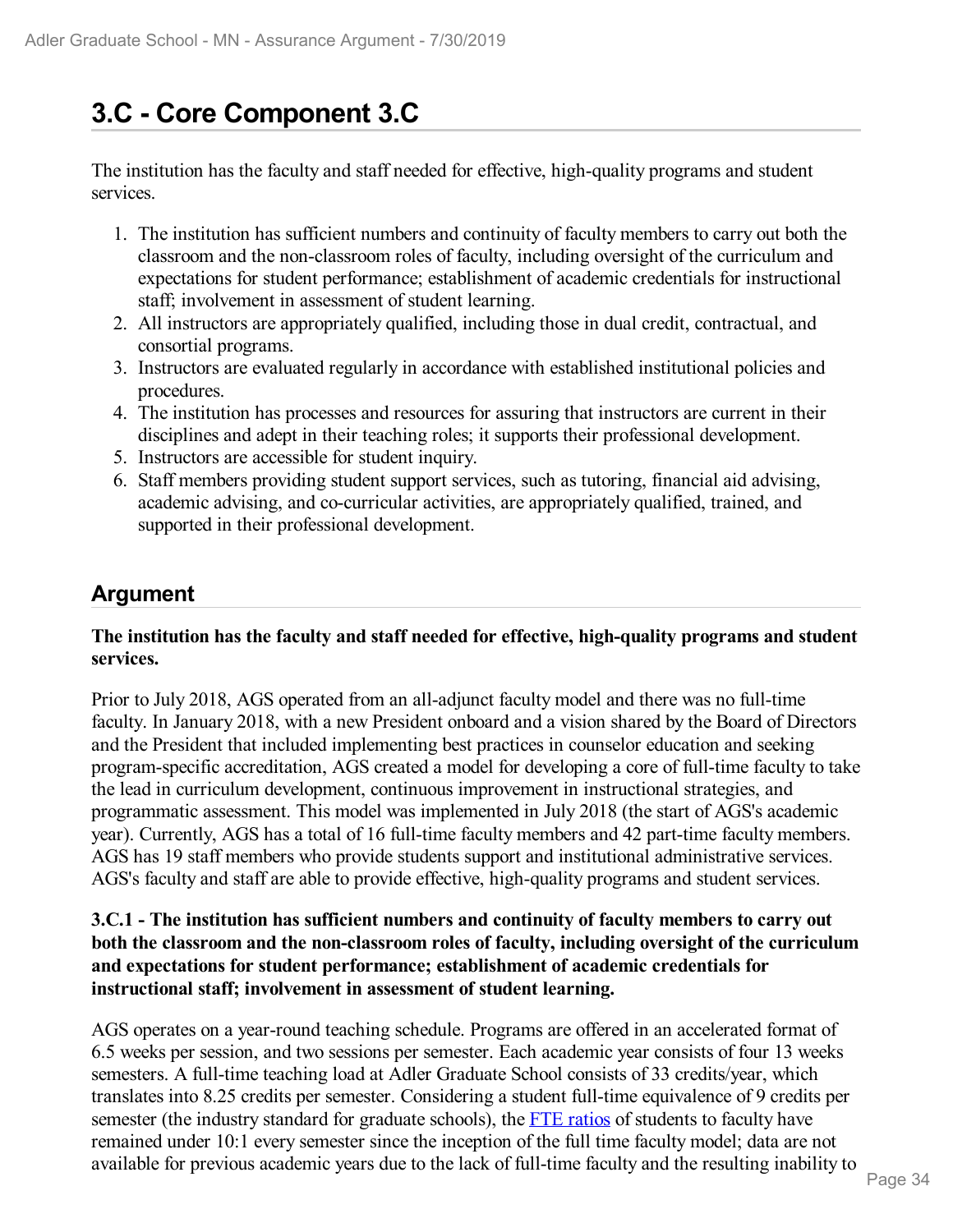establish faculty FTEs.

Faculty performing administrative functions have course releases proportional to the load of those administrative functions. Positions with course releases include Director of Academic Affairs and Quality Assurance, Director of Assessment and Online Education, program Chairs, Field Experience Coordinators, and Professional Development Coordinator. All full-time faculty are engaged in teaching, scholarship, and service activities. With the exception of the directors of academic affairs and quality assurance and of assessment and online education, all full-time faculty members carry an advising load.

According to AGS shared academic leadership model, faculty oversees curriculum content and rigor, and establishes expectations for student performance. Curriculum changes within a program are initiated by program faculty and presented to the Academic Council for further examination and/or approval. Systemic changes that affect the whole college (for example, movement from master's project to portfolio) may be initiated by program faculty or at the Academic Council level. Changes initiated by Academic Council are taken by program Chairs to their respective programs for faculty examination and feedback; input from faculty is then considered by Academic Council and the process continues until a final product is approved. Faculty minimum qualifications were defined by full-time faculty and approved by Academic Council, and faculty are always part of search committees who identify qualified candidates for new faculty positions and make hiring recommendations to the President. Faculty evaluations are performed by faculty in conjunction with program Chairs. Assessment of student learning, exemplified here, is performed by faculty and shared with Academic Council for program evaluation.

The majority of AGS full-time faculty and student support staff, and a significant number of adjunct faculty, have been with AGS for five years or more. With the implementation of minimum qualifications for faculty some of the previously existing adjunct faculty was replaced during academic year 2018-19. In addition, four new full-time faculty and three new members of the admissions team (one replacement and one-and-a half new positions) joined AGS during the 2018-19 academic year.

### **3.C.2 - All instructors are appropriately qualified, including those in dual credit, contractual, and consortial programs.**

AGS requirements for minimally qualified faculty match the HLC policy that establishes that all faculty must have at least one degree above or posses a credential above that of the students they teach. As demonstrated by the full-time faculty curriculum vitae, of the 16 full-time faculty members eight have doctoral degrees, two are completing their doctoral programs (ABD), and the remaining six are credentialed professionals in the areas in which they teach. Curricula vitae of adjunct faculty show that ten of the 45 adjunct faculty members hold doctoral degrees, with the others holding clinical credentials in their areas of expertise. During the 2018-19 academic year AGS was able to recruit 4 new full-time faculty members holding doctoral degrees in counselor education and supervision, more than doubling the percentage of credits taught by faculty who qualify as core faculty according to the Council for Accreditation of Counseling and Related Educational Programs (CACREP), thereby making significant progress toward institutional effectiveness plan goal 1.4.2, which calls for specialized program accreditation.

Adler Graduate School is not engaged in dual credit, contractual or consortial programs.

### **3.C.3 - Instructors are evaluated regularly in accordance with established institutional policies**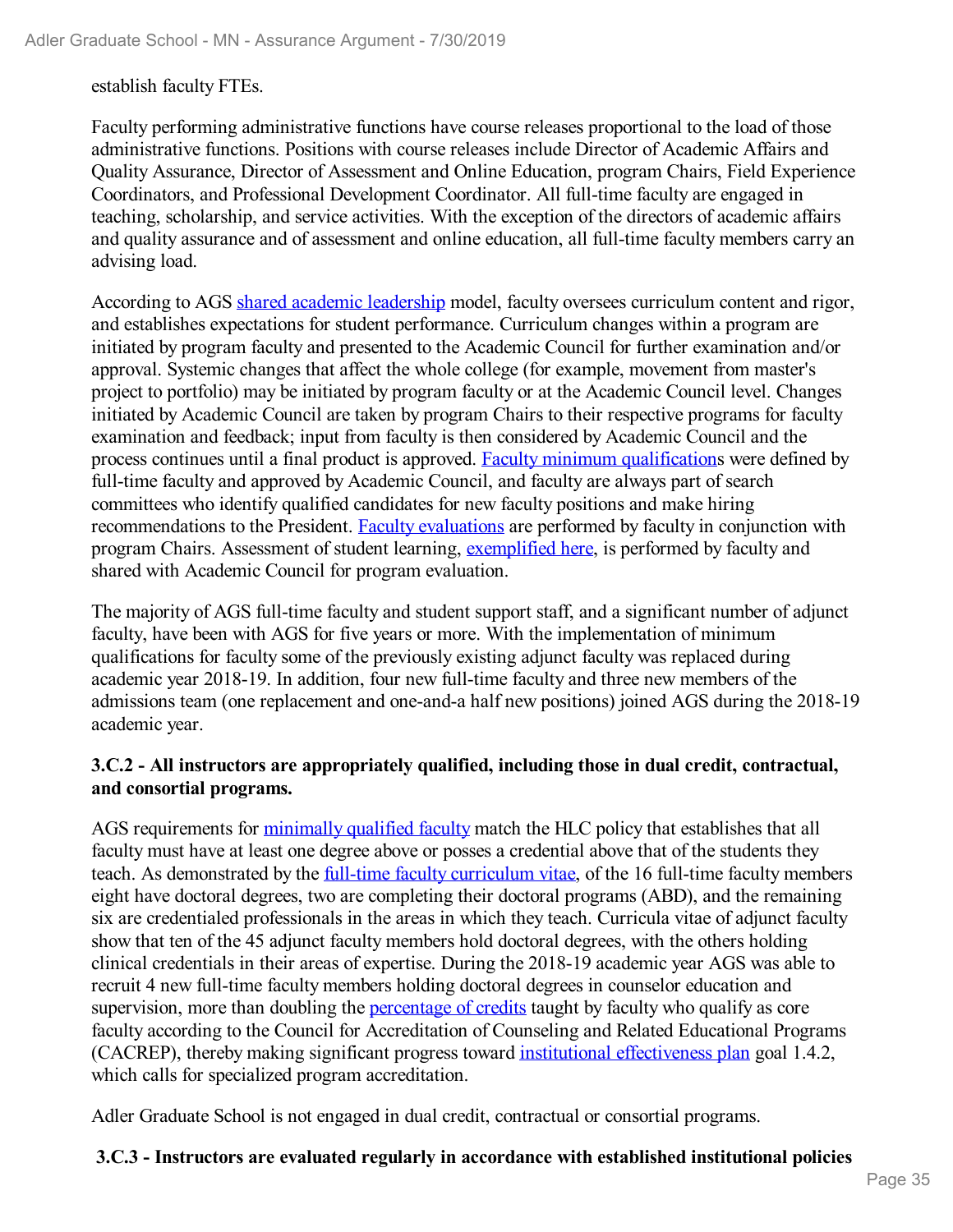### **and procedures.**

Until July 2018, when AGS faculty was fully adjunct, instructor evaluation consisted only of IDEA evaluations performed by students at the end of each course. Creation of a process for systematic evaluation of faculty was one of the quality education performance indicators (goal 1.5.1) in the institutional effectiveness plan AGS developed in the first half of 2018 calendar year. With the introduction of full-time faculty at the start of 2018-19 academic year, a new faculty evaluation policy was developed in a collaboration between program faculty (full- and part-time) and AGS's Academic Council. As the policy calls for annual evaluations based on the faculty member's start date, implementation of the policy is still in its infancy. According to the policy, full-time faculty members' evaluation is based on the three functions of the position (teaching, service, and scholarship), while part-time faculty members are evaluated only on teaching practices and functions that are auxiliary to classroom instruction (such as timeliness in providing student feedback and submitting attendance and grades). Students continue to have an opportunity to evaluate instructors at the end of each course, now through the use of SmartEvals, and program Chairs review all course evaluations.

### **3.C.4 - The institution has processes and resources for assuring that instructors are current in their disciplines and adept in their teaching roles; it supports their professional development.**

Providing quality opportunities for faculty and staff professional development is one of AGS strategic priorities and a significant component of the institutional effectiveness plan (goal 1.5.2). One fulltime faculty member has course releases to function as Professional Development Coordinator, responsible for developing and implementing an in-house professional development plan for faculty and staff. This plan includes six professional development events each academic Year. In addition, a series of five shorter sessions on Adlerian theory basics was offered during the 2018-2019 academic year. Evaluations for each of these four-hour trainings were consistently positive and provided useful feedback that is continuously incorporated into the planning of future trainings.

Traditionally, faculty professional development has been financially supported by AGS on an individual basis, with an annual amount of \$300-700, depending on the number of credits the faculty member taught; few faculty members have taken advantage of this opportunity while the support offered to others may have been less than ideal, which lead institutional leaders to develop a new strategy for supporting faculty development. The 2019-20 budget includes a line for faculty professional development in the amount of \$18,000. Starting this academic year, faculty requests of funds for professional development are to be submitted to the Academic Council, where distribution decisions will be made.

### **3.C.5 - Instructors are accessible for student inquiry.**

All full-time faculty have and post a minimum of 20 hours on campus each week, during which they are available to students. Online full-time instructors are subject to the same rules as on-campus faculty. All full-time faculty members have individual Zoom accounts and are available to students outside of office hours via email and scheduled appointments for face-to-face Zoom meetings. With a Student/Faculty FTE ratio under 10:1, AGS faculty members are able to give individualized and indepth attention to students. A 2018 survey of current students (120 responses) indicated that 88% of the students were satisfied with instructor feedback (the survey question did not specify quality, timeliness, or both). An exit survey of students graduating in the second half of the 2018-2019 academic year indicated a level of satisfaction with the different aspects of faculty-student interaction, including accessibility, of 81% or higher.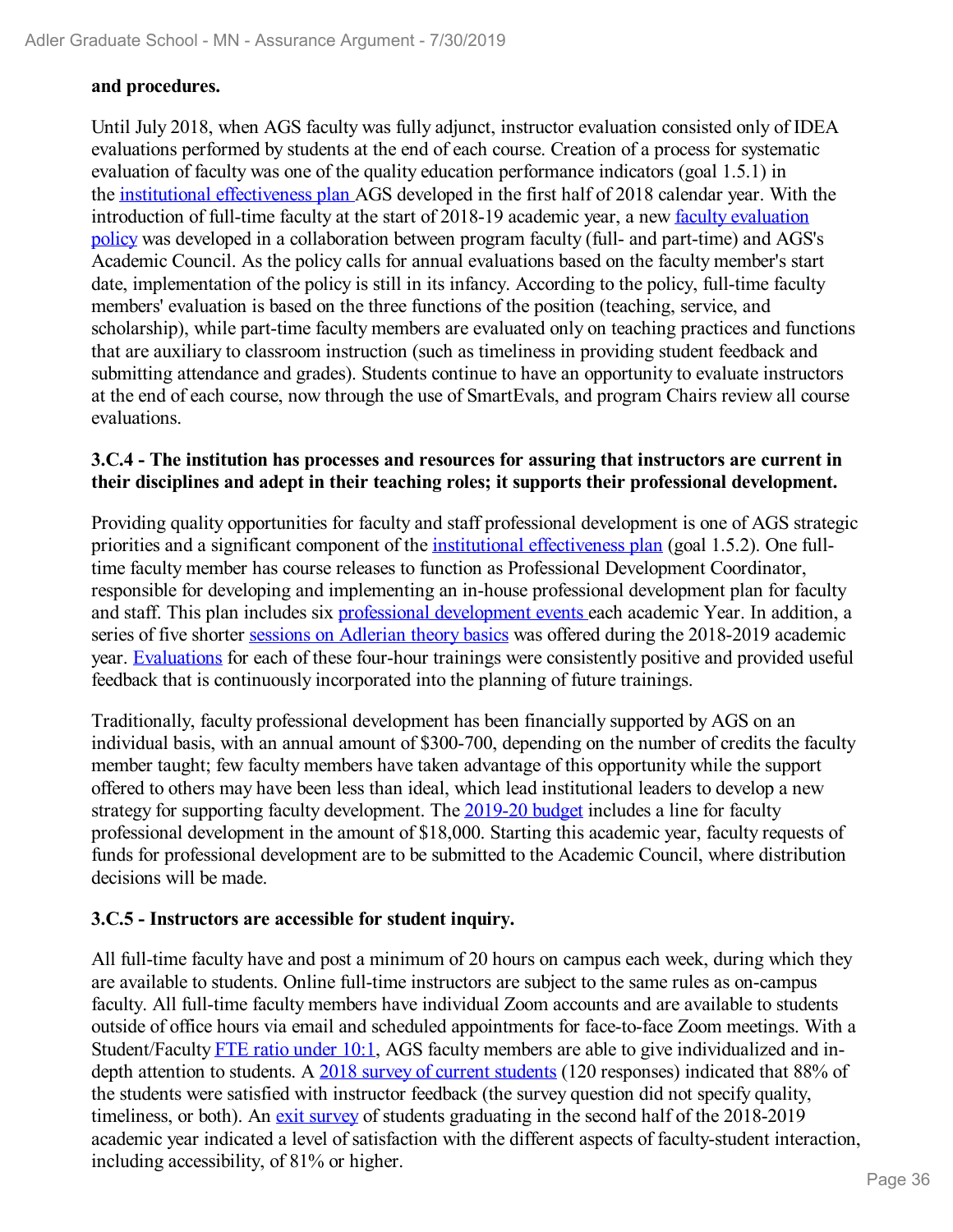The 2018 implementation of full-time faculty has also affected student learning and the overall student experience in ways that are not directly related to courses. In addition to the accessibility provided by formal office hours full-time faculty are now responsible for advising, which includes supporting students in the development of their professional portfolio, and faculty visibility on campus provide opportunities for informal, unscheduled conversations with students. Faculty mentoring in the development of the portfolio helps students to intentionally exam their competence in the different areas of professional competence, which leads to solidifying of learning and increased ability to apply knowledge and skills to different practice environment and situations. Exit surveys provide evidence that this has had a positive impact on students' perceptions of their own competence.

### **3.C.6 - Staff members providing student support services, such as tutoring, financial aid advising, academic advising, and co-curricular activities, are appropriately qualified, trained, and supported in their professional development.**

Each staff position at AGS including academic librarian, admissions, financial aid, registrar, and Student Success Services staff has a job description that includes specific educational and experiential requirements, as well as job-specific duties and expectations. New staff members participate in the same onboarding and orientation process as new faculty, focused on needs specific to staff (for example, meeting with V.P. for Finances, instead of Directors of Academic Affairs and of Online Education). New staff members are trained and mentored as needed by the leader of their units.

Academic Advising is provided by full-time faculty who, as discussed in 3.C.2 are fully qualified for their positions. In addition to the professional development opportunities discussed in 3.C.4, academic advisors are supported by the academic advising coordinator (Chair of the School Counseling program), who provides training and a framework for advising, and by their respective Program Chairs.

Staff has been included in all in-house professional development events offered in the 2018-2019 academic year. Part fo the feedback received from staff was that much of the training offered is focused on faculty, with a request for trainings offered specifically to staff; the first of these stafffocused trainings is scheduled for August 4 and 8, 2019.

In addition to these internal professional development opportunities, AGS supports staff participation in conferences and other training events appropriate for each position, on a as needed basis. The 2019-20 AGS budget contains a line-item of \$18,000 for staff professional development. Requests for college-supported staff participation in professional development conferences and other external events are to be submitted to and approved by the Leadership Group (which consists of the President, unit heads, faculty representative, and the Director of Academic Affairs and Quality Assurance).

- ACAD Adlerian Basics Training
- ACAD Advising.pdf
- ACAD Assessment of Student Learning Sample 3C1.pdf
- ACAD Faculty Evaluation Policy
- ACAD FTEs 2018-19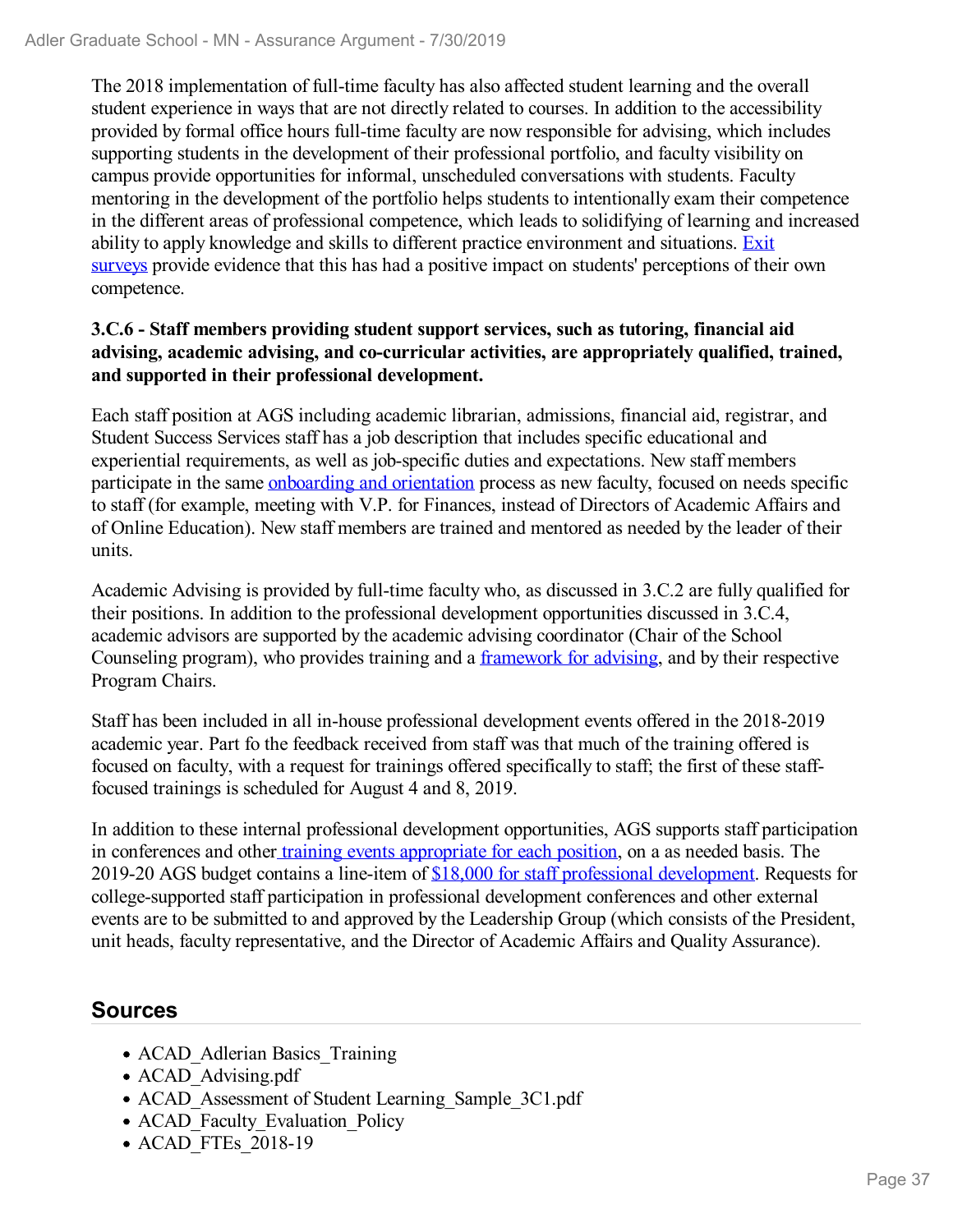- ACAD IEP 1.4.2 Progress
- ACAD Professional Development Series
- ACAD\_Professional Development\_Evaluations
- ACAD Shared Leadership
- FIN\_2019-20 Budget\_Professional Development
- FTFaculty CVs HLC
- HR\_Faculty Minimum Qualifications
- HR Onboarding and Orientation Process
- PRES Institutional Effectiveness 2019-2021.pdf
- QAA\_2018-19 Exit Survey\_Advising.pdf
- QAA\_2018-19\_Exit Survey\_Faculty.pdf
- QAA ExitSurvey Competencies
- QAA Staff Training
- SSS\_2018\_Survey\_Student Support Services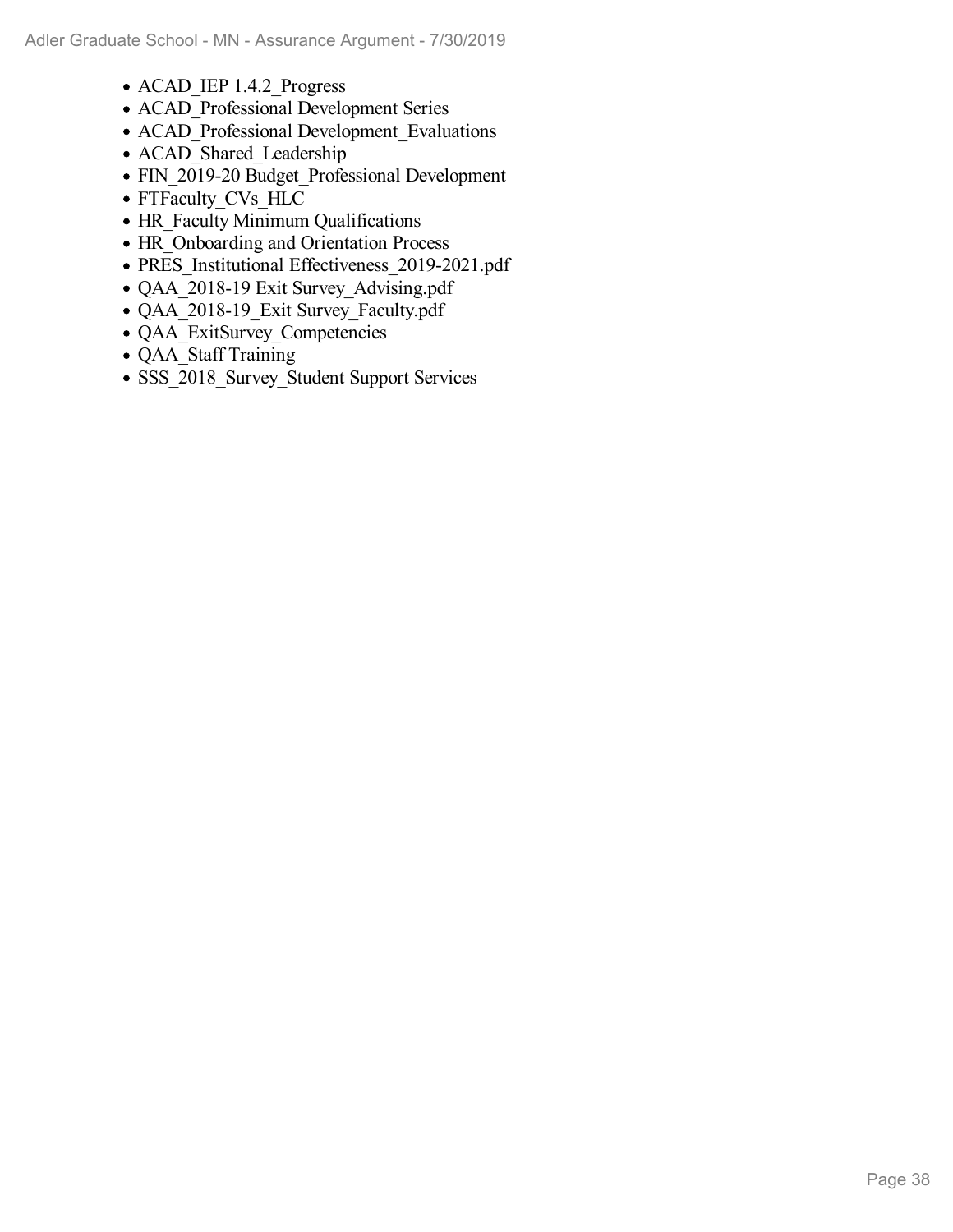# **3.D - Core Component 3.D**

The institution provides support for student learning and effective teaching.

- 1. The institution provides student support services suited to the needs of its student populations.
- 2. The institution provides for learning support and preparatory instruction to address the academic needs of its students. It has a process for directing entering students to courses and programs for which the students are adequately prepared.
- 3. The institution provides academic advising suited to its programs and the needs of its students.
- 4. The institution provides to students and instructors the infrastructure and resources necessary to support effective teaching and learning (technological infrastructure, scientific laboratories, libraries, performance spaces, clinical practice sites, museum collections, as appropriate to the institution's offerings).
- 5. The institution provides to students guidance in the effective use of research and information resources.

### **Argument**

AGS's support for student learning and effective teaching includes physical and human resources to support both students and faculty. Physical plant support includes art studio, cafeteria area that can also be used by study groups, media center, lactation room, library (both general and Adlerian research collections, as well as electronic databases), writing center, and a number of areas that can be used for individual or small group study. Support services offered to students are discussed in the subsections that follow.

### **3.D.1 - The institution provides student support services suited to the needs of its student populations.**

Students are supported by the Admissions staff, Academic Advisors, Academic Librarian, Financial Aid Office, Technology Department, and the Student Success Services department. Services are available to students both on campus and online or over the phone.

A current-students survey performed in 2018 indicated that student support services offered by AGS are suitable to student needs. Satisfaction levels among students who used the different services were:

- Office of Financial Aid: 93%
- Registrar: 90%
- Writing Center: 93%
- Academic Library: 91%
- Career Services: 86%
- Academic Advising: 80%
- Technology support was not evaluated; online courses received a satisfaction rate of 75%, but the wording of the question does not allow for interpretation regarding the different components of the online learning experience.

Support offered by the Writing Center includes, in addition to day-to-day writing assistance as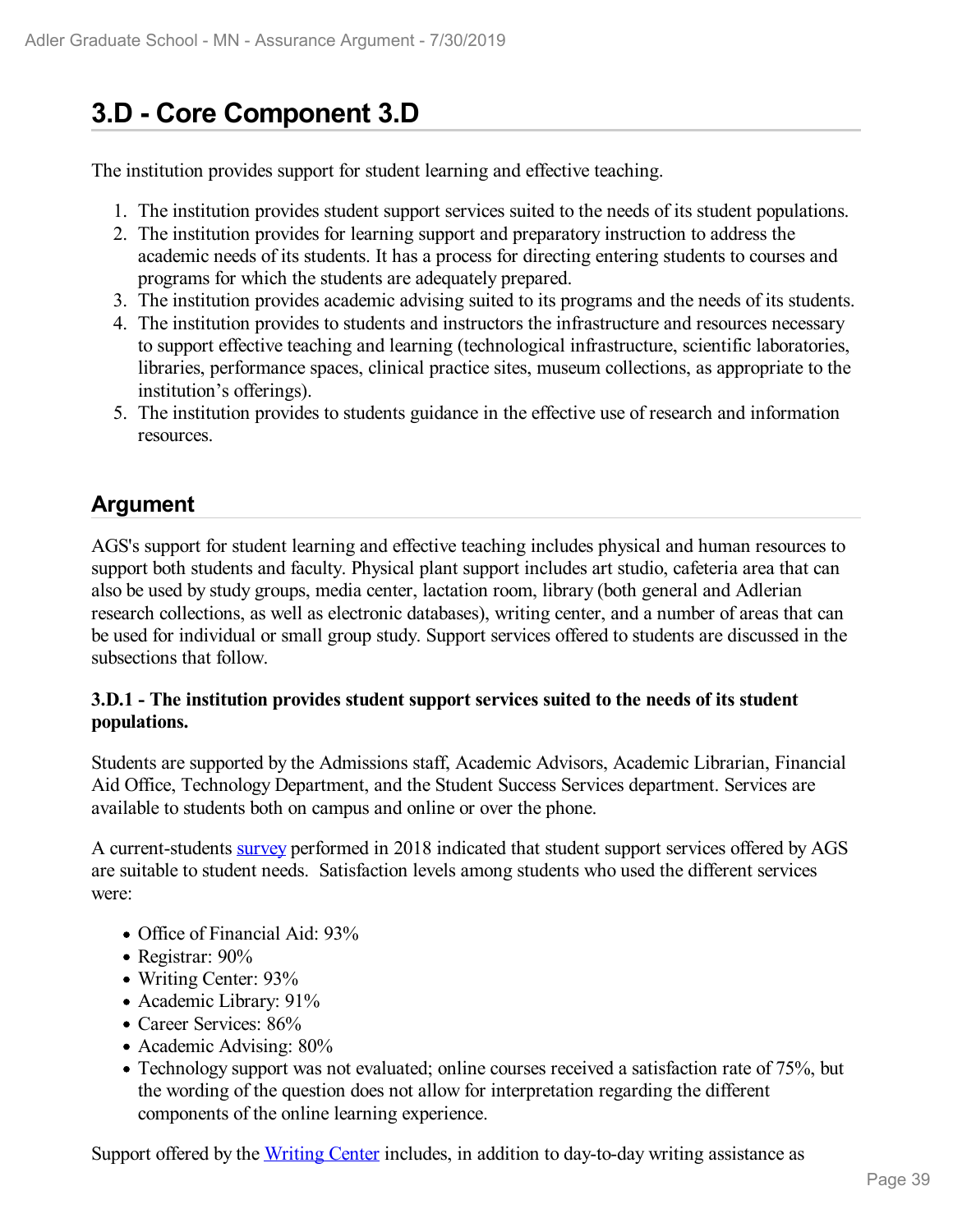needed, coordination of master's projects and writing assistance to students for completion of master's projects and specialized assistance for students whose first language is not English.

### **3.D.2 - The institution provides for learning support and preparatory instruction to address the academic needs of its students. It has a process for directing entering students to courses and programs for which the students are adequately prepared.**

Student support starts pre-admission, with admission staff informing prospective students about the types of programs offered; requirements of each program; formats in which programs are offered and average duration of each program; cost of education and financial aid available; and answering any questions prospective students may have. Admissions staff make several contacts with prospective students, including facilitation of interview scheduling with the Chair of the program for which the student is interested in applying. As part of the admission process, all students have an interview with a program Chair, to explore goodness of fit between the student, their objectives, and the program.

Immediately following admission, students are supported a) by the Registrar, who registers all new students for their first semester courses; b) by the student support staff and program Chair, who offer a new-student orientation prior to the start of the semester in which students will start their program; and c) by academic advisors, who meet with each student, in person or online, to design their program of study. In addition, the first course taken by all students offers an introduction to graduate writing, to the online learning platform used at AGS (Moodle), and to the professional portfolio that students will develop during their career at AGS and will defend prior to graduation.

Students who are admitted conditionally receive additional support, coordinated by the Director of Student Success Services. This supportive process can be offered on campus or online and includes:

- Upon admittance, the student meets with the Director of Student Success Services to discuss and develop an individual success plan for the student's initial courses (first term). The goal of this meeting is to proactively plan successful strategies, including specific support, to meet the conditions of admittance (receiving a B or better in the first two courses).
- The individual success plan is shared with the student's academic advisor and tracked via Student Success Services. The academic advisor is encouraged to communicate and follow up with the student to broaden the support partnership.
- The Student Success Services group reviews the progress of conditionally admitted students on a weekly basis. If additional supports are needed, the success plan may be revised. Any changes to the plan would be communicated to the student and shared with the student's academic advisor.
- Conditional admits who meet the passing grade requirements may move to good standing and still access support services for ongoing terms.

### **3.D.3 - The institution provides academic advising suited to its programs and the needs of its students.**

With the implementation of full-time faculty a program Chair was appointed to coordinate academic advising, which is provided by full-time program faculty. Each full-time faculty, both on-campus and online, carries an advising load that varies according to the program. An advising framework was created by the advising coordinator in collaboration with all advisors. Advisors meet twice a month for additional training, trouble-shooting, and continuous improvement of advising practices.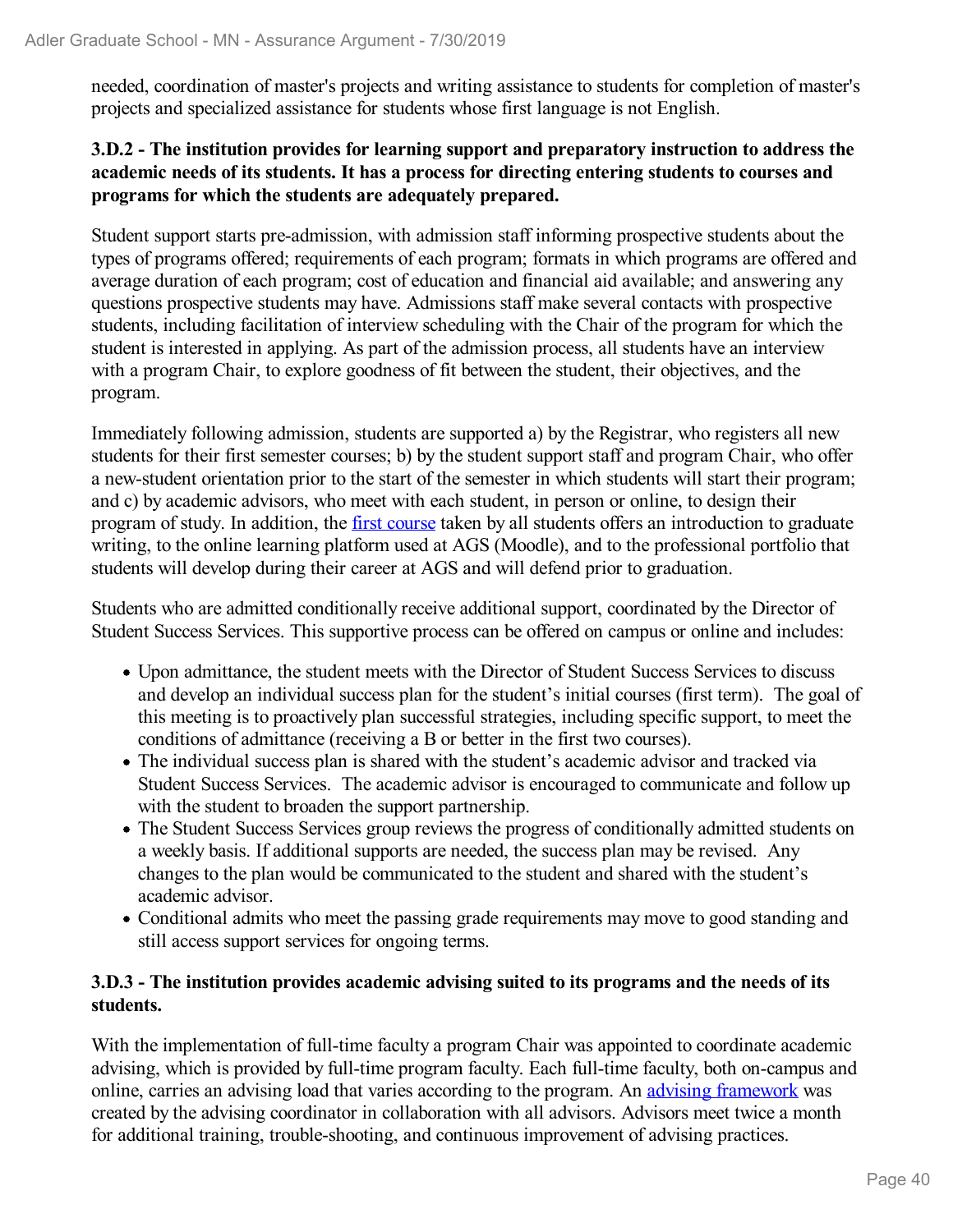Advisors start supporting students prior to new-student orientation and continue until graduation. In addition to helping with course scheduling, advisors help students stay on track with portfolio development, advocate for students and refer students for further support as needed, and help students develop their professional identity. Professional dispositions are fundamental to the development of professional identity, and advisors help students understand what these dispositions are, and monitor and facilitate their development in this area by addressing growth needs.

### **3.D.4 - The institution provides to students and instructors the infrastructure and resources necessary to support effective teaching and learning (technological infrastructure, scientific laboratories, libraries, performance spaces, clinical practice sites, museum collections, as appropriate to the institution's offerings).**

As discussed in **component 3.C.4**, AGS provides significant professional development support to all faculty. Instructors are also supported by program Chairs, who hold quarterly program meetings and meet with individual instructors as needed for support.

### New Instructors

Immediately upon hiring, all new instructors go through an on boarding and orientation process. Following this orientation, instructors engage in mandatory basic training on the learning platform used by AGS for online learning, Moodle, which consists of two online modules designed to help faculty increase their familiarity with AGS's policies for online teaching as well as with the basic functions necessary to create and manage an online classroom and/or a Moodle companion page for on-campus courses, used to house the syllabus and additional course resources, and for submission of assignments.

### Art Studio

Students in the Art Therapy program are strongly supported by having access to an approximately 1,500 square feet art studio. The studio includes a clay/kiln area and is fully stocked with materials students may use in their creative projects. The studio is open to the entire campus community and is frequently used for collaborative projects between the Art Therapy program and area agencies.

### Field Experience Sites:

Over the years, Field Experience Coordinators have developed wide and strong collaborations with mental health agencies and school systems that result in a wide range of options for placement of students into field experience sites. Both *clinical sites* and *schools* where School Counseling students can do their practice and internships are representative of the demographic and cultural diversity of the region.

### Library:

The library provides collections that incorporate resources in a variety of formats, accessible virtually and physically allowing faculty and students to access collections for educational and research needs from all user locations. The library circulating collection includes materials related to curricula and the major works of Adlerian psychology. The circulating collection holds 3,046 titles (primarily books). The research library consists of more than 3000 items, including books, journals, articles, photographs, and memorabilia from Adler family members and noted Adlerian scholars.

The library is centrally located and adjacent to the main library, visible and accessible to students,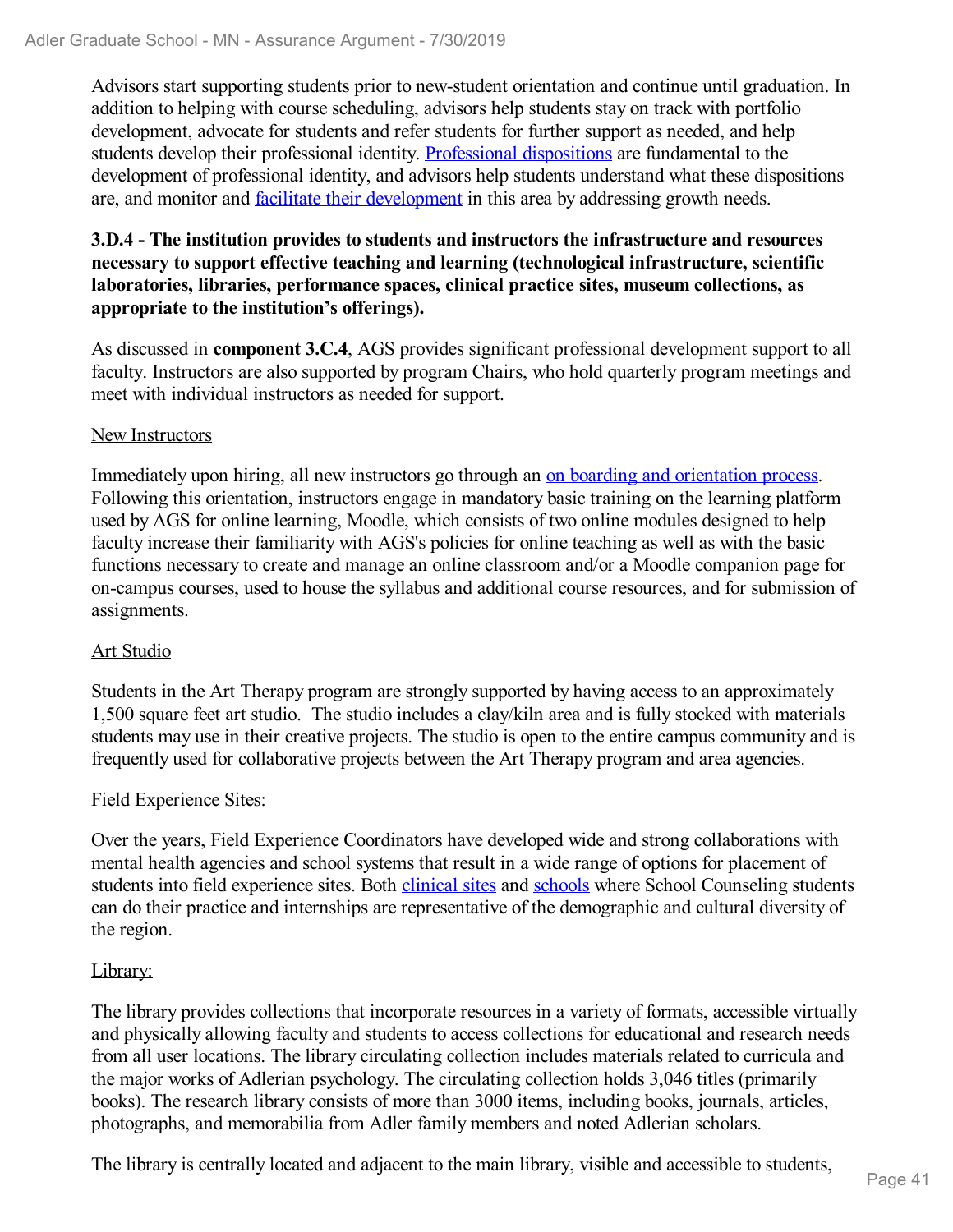faculty, and staff. The library and writing center are connected, promoting hands-on student learning and connection to the librarian to assist with information searches when students are working in the writing center. Library and writing center are adjacent to the faculty offices, offering opportunities for interaction between students, student success staff, and faculty.

In addition to the collection physically housed on campus, the library provides access to a number of digital databases, including EBSCO, Psychotherapy.net, and Taylor & Francis, among others. A list of services provided by the Academic Librarian and library usage data can be found in the library report.

### Technology:

The media center (computer lab) contains computers available anytime during normal business hours. There are also a limited number of computers in the library and in the writing center which are available when those areas are open. Computers are configured with up-to-date software and internet connections to help students complete high quality graduate work. There are three blackand-white copiers and a color copier available for printing from any computer on the AGS campus. Information is available in the computer lab about how to configure personal computers to access AGS's copier/printers. Wireless internet access is available throughout the building, and each classroom is equipped with a laptop computer, camera, and computer.

AGS's Learning Management System is Moodle. Moodle open-source software is a learning platform designed to provide educators, administrators and learners with a single robust, secure and integrated system to create personalized learning environments.

Zoom pro, video calling and screen sharing software for meetings is available to AGS faculty teaching online courses and to all academic advisors. The AGS IT department is responsible for managing user access and permissions in Zoom. Technical support is provided and available on Zoom.us to all Zoom users.

Tech department staff are available to help students and faculty with technology questions. Moodle support is available to faculty and students. Online teaching support is offered by the Director of Assessment and Online Education.

### Writing Center:

The writing center space is large and allows multiple students to work at one time. In addition, writing center staff have individual offices where students can receive verbal assistance without other students hearing the writing feedback. Writing Center staff is available to students on campus and online, have day and evening hours, and are available on weekends.

### Faculty Office Space:

Each full-time faculty member has their own office, equipped with a computer, desk, extra table for small-group conferences, and bookshelves. Faculty offices are located in close proximity to one another, contributing to an interactive and collegial environment. An office with desk and three computers is available for adjunct faculty use.

### **3.D.5 - The institution provides to students guidance in the effective use of research and information resources.**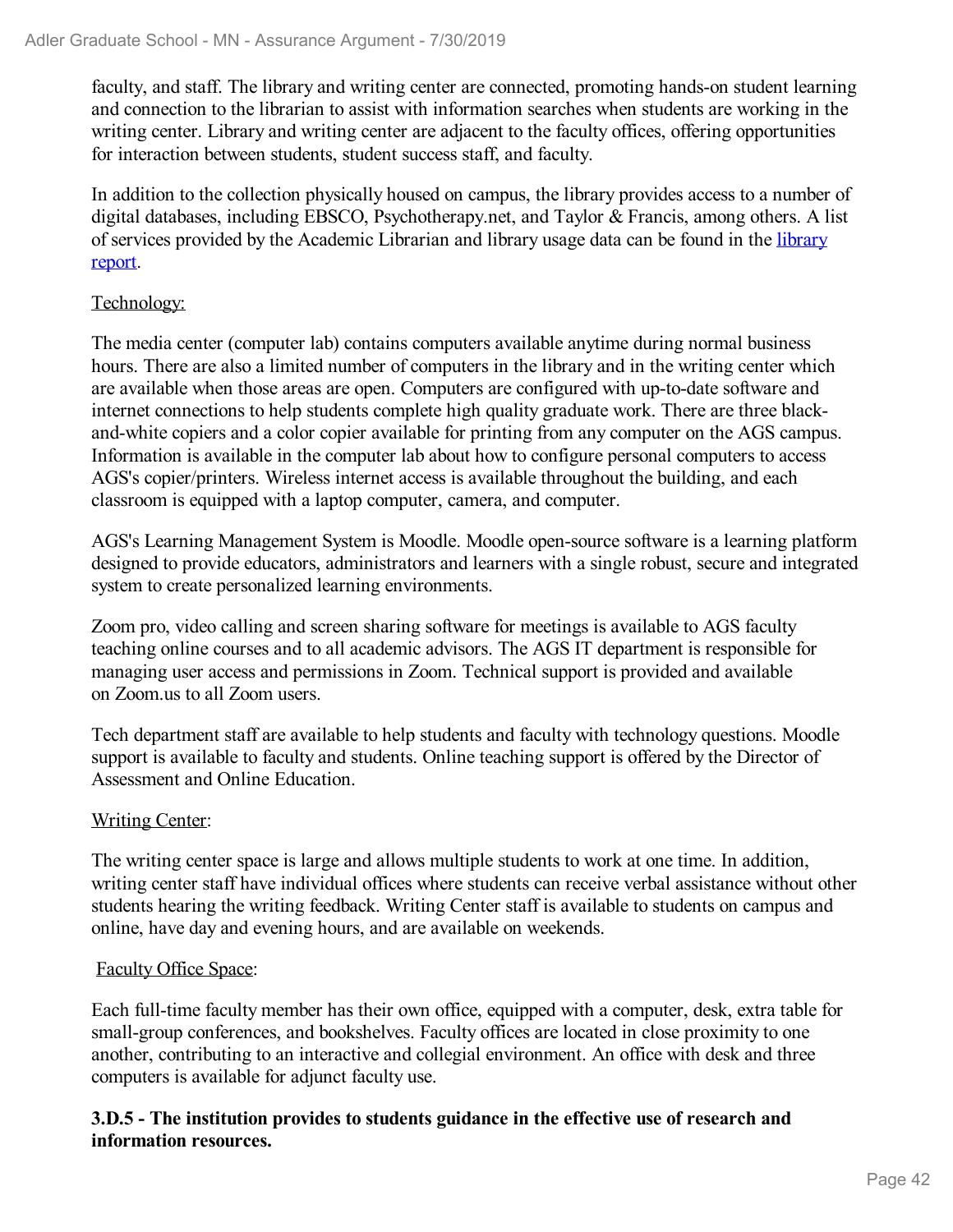Students are introduced to the use of research and information sources in a number of ways. Among others, learning objectives of the first course they take at AGS include

- Being able to identify the need for various writing categories in the social sciences, including reflection papers, literature reviews, and clinical documentation;
- Being able to locate primary and secondary research materials;
- Learning how to create a hypothesis and support it with research;
- Recognizing plagiarism and learning to paraphrase;
- Learning how to synthesize their individual work with existing research or the work of others.

Following this brief introduction, students are guided in the effective use of research and information resources throughout their career at AGS. Opportunities to develop competence in effective use of research and information sources include:

- The great majority of AGS courses include one or more research papers;
- Several courses include assignments that include an experiential component, a research component, and a final project that integrates both.
- All students seeking the master's degree in Adlerian Counseling and Psychotherapy take a 3 credit course dedicated in its entirety to research and program evaluation. Rubrics from major assignments in this course provide evidence of the knowledge and skills in the use of research students are expected to develop.
- An integral function of the Academic Librarian is to help students develop the ability to utilize digital databases.

- ACAD 512 Syllabus
- ACAD Advising.pdf
- ACAD Dispositions Form
- ACAD Dispositions Process
- ACAD Faculty Onboarding
- ACAD Field Experience Sites
- ACAD Library Report.pdf
- ACAD SC Field Experience Sites
- ACAD Use of Reseacrh
- SSS 2018 Survey\_Student Support Services
- SSS WC Usage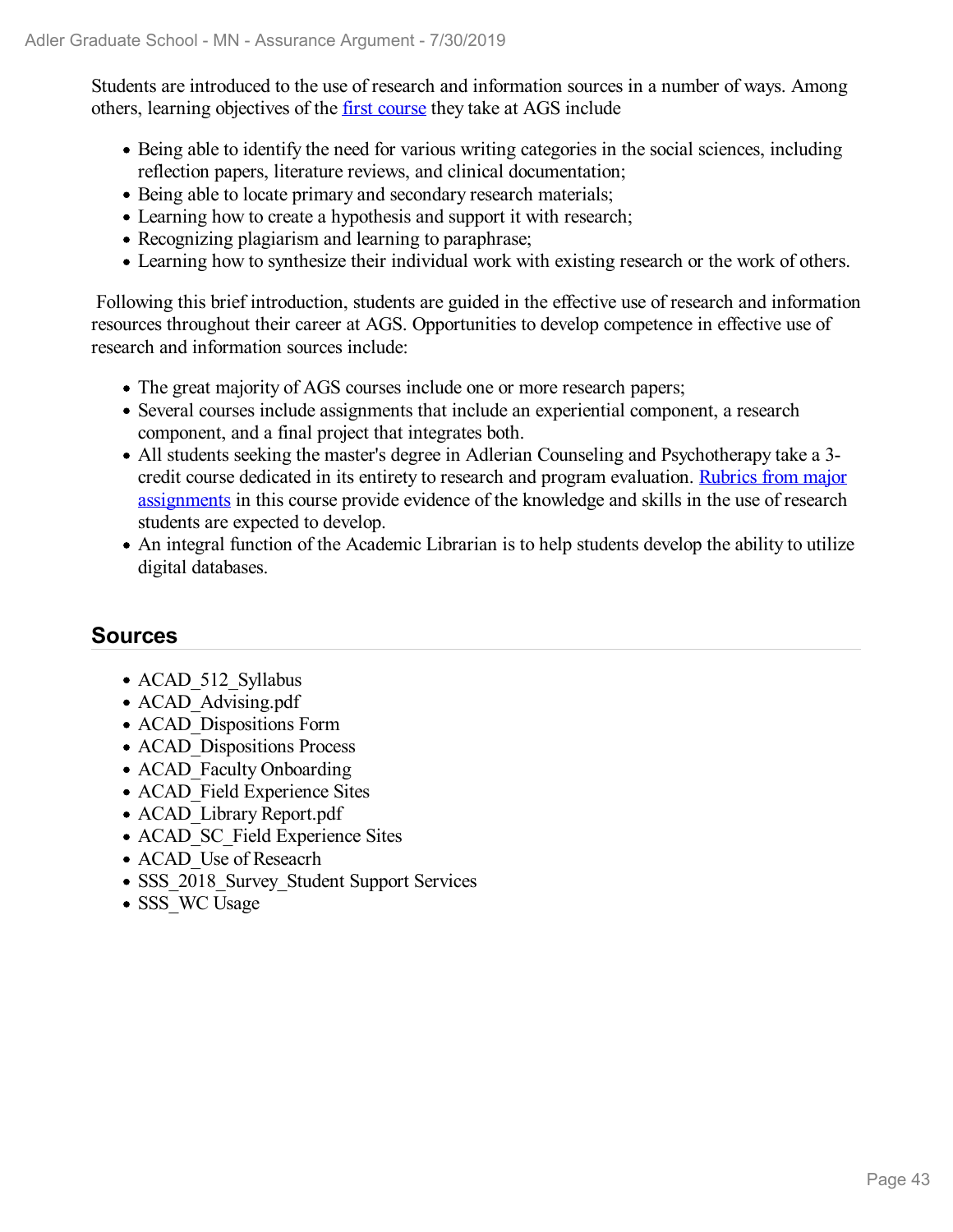# **3.E - Core Component 3.E**

The institution fulfills the claims it makes for an enriched educational environment.

- 1. Co-curricular programs are suited to the institution's mission and contribute to the educational experience of its students.
- 2. The institution demonstrates any claims it makes about contributions to its students' educational experience by virtue of aspects of its mission, such as research, community engagement, service learning, religious or spiritual purpose, and economic development.

### **Argument**

### **3.E.1 - Co-curricular programs are suited to the institution's mission and contribute to the educational experience of its students.**

As AGS's students are for the most part working adults, many with young families and little free time, in order to obtain student engagement co-curricular activities must be meaningful. AGS's cocurricular activities are directly related to our mission of "*preparing mental health and human services professionals with a strong Adlerian foundation to foster encouragement, collaboration, and a sense of belonging to the individuals, families, and culturally diverse communities they serve*" and focus on promoting holistic student development. These co-curricular activities and/or programs include:

- Didactic Experiences. Adlerian Didactic creates an opportunity for students to understand the importance of self-awareness and ethical use of self as a helping professional. The program Chair for the counseling program collaborated with the didactic instructors to identify counseling competencies that are reinforced through experiential learning designed to engage students in improving their skills and confidence in utilizing the core competencies of counseling and Adlerian psychology. This experiential learning takes place in two formats, individual and group.
- Art Therapy Studio/Service Center. Art Therapy Service Center offers students the opportunity to learn through service to special populations, increasing their ability to work with individuals and families of diverse backgrounds and who have different types of abilities.
- School Counseling Service Center. The School Counseling Service Center provides students the opportunity to work side by side with an experienced school counselor, who models behaviors that students can learn and later apply to the school setting in which they gain employment.
- Adler Institute of Continuing Education. Programs offered by the Institute are free to students, giving them the opportunity to learn from experts in different areas of professional practice and to interact with area professionals that may later serve as mentors, supervisors, or part of a professional support network.
- Adlerian Students in Action. This new and growing AGS student group gives students the opportunity to interact with another outside of a classroom environment and to connect through common interests not necessarily related to courses they take.
- Writing Center writing contests. These monthly contests sponsored by the Writing Center offer students the opportunity to exercise their creative writing and increase their consecutiveness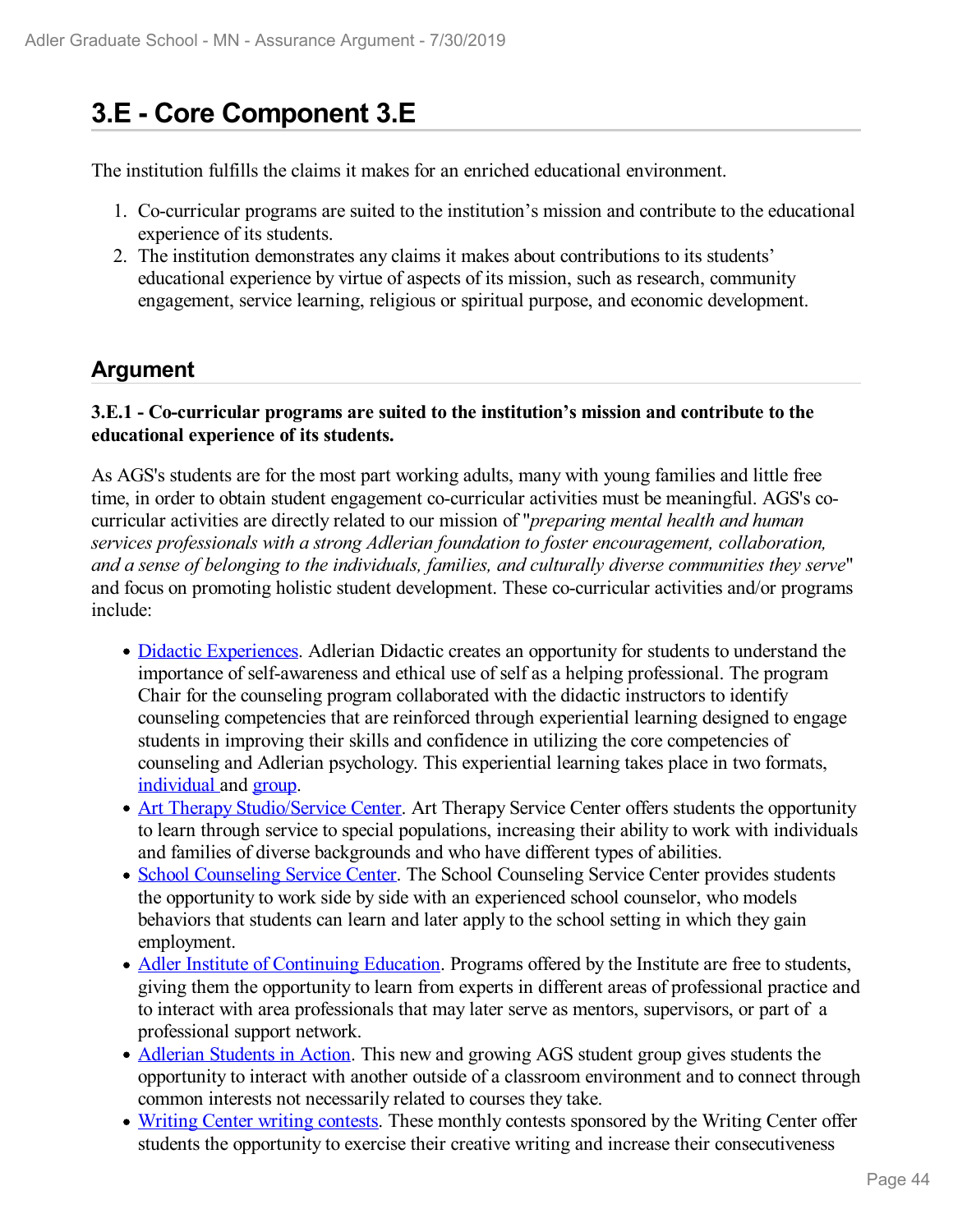with the Student Success Services staff, making it easier for the student to seek support when needed.

• Process of Dispositions Evaluation. This process aims at helping students develop professional attitudes and behaviors that they will be expected to demonstrate in the work environment. The process starts with the second class students take at AGS, when these professional dispositions are introduced and students do a self-evaluation, and continues throughout the program.

### **3.E.2 - The institution demonstrates any claims it makes about contributions to its students' educational experience by virtue of aspects of its mission, such as research, community engagement, service learning, religious or spiritual purpose, and economic development.**

In order for AGS to achieve it is mission of preparing mental health and human service professionals with a strong Adlerian foundation to foster encouragement, collaboration, and a sense of belonging to the individuals, families, and culturally diverse communities they serve, opportunities must be created for students to develop cultural understanding and cultural humility. We intentionally create these opportunities, using a multi-pronged approach that includes curricular and co-curricular opportunities.

AGS's 3-credit course structure is designed to include two credits of classroom-based learning and one credit of guided learning, designated as "special project", that for most courses has a research component and a experiential learning component. Experiential special project time may vary from analyzing movie characters from a cultural standpoint, to visiting and evaluating a local agency, to interviewing professionals who work in diverse settings, to spending time with a family of individuals of different cultures in their own cultural environment, or a combination of several of these and other strategies. The three programs leading to the master's degree in Adlerian Counseling and Psychotherapy also have a requirement for 600-800 hours of supervised field experience and, as demonstrated by the broad variety of sites where we have placed students, Field Experience Coordinators strive to develop internship sites that provide mental health or school counseling services to a diversity of communities, help students find placement within these sites, and monitor the overall quality of the field experience offered.

We also strive to create co-curricular opportunities for students to develop a better understanding of their own cultural identity and of how it intersects with others'. Opportunities for local engagement are offered through the two service centers mentioned above and through the social interest committee that coordinates our sponsorship of a local agency during the holiday season. International cultural immersion opportunities have been offered by the Art Therapy program in Jamaica and in Romania.

Richness of educational experience is also promoted by faculty diversity and community engagement. Since implementing the full-time faculty model we have intentionally increased the diversity of our full-time faculty, and today 81% of this group identifies as female, 19% as male, 62.5% as White, 31.25% as African American, and 6.25% as Latinx. As the great majority of AGS's adjunct faculty members are practitioners working with communities of diverse socio-economical/cultural backgrounds, their lived experiences also contribute significantly to students' educational experience, both through student-instructor interactions and through the perspective they offer when working on curriculum and program assessment and improvement.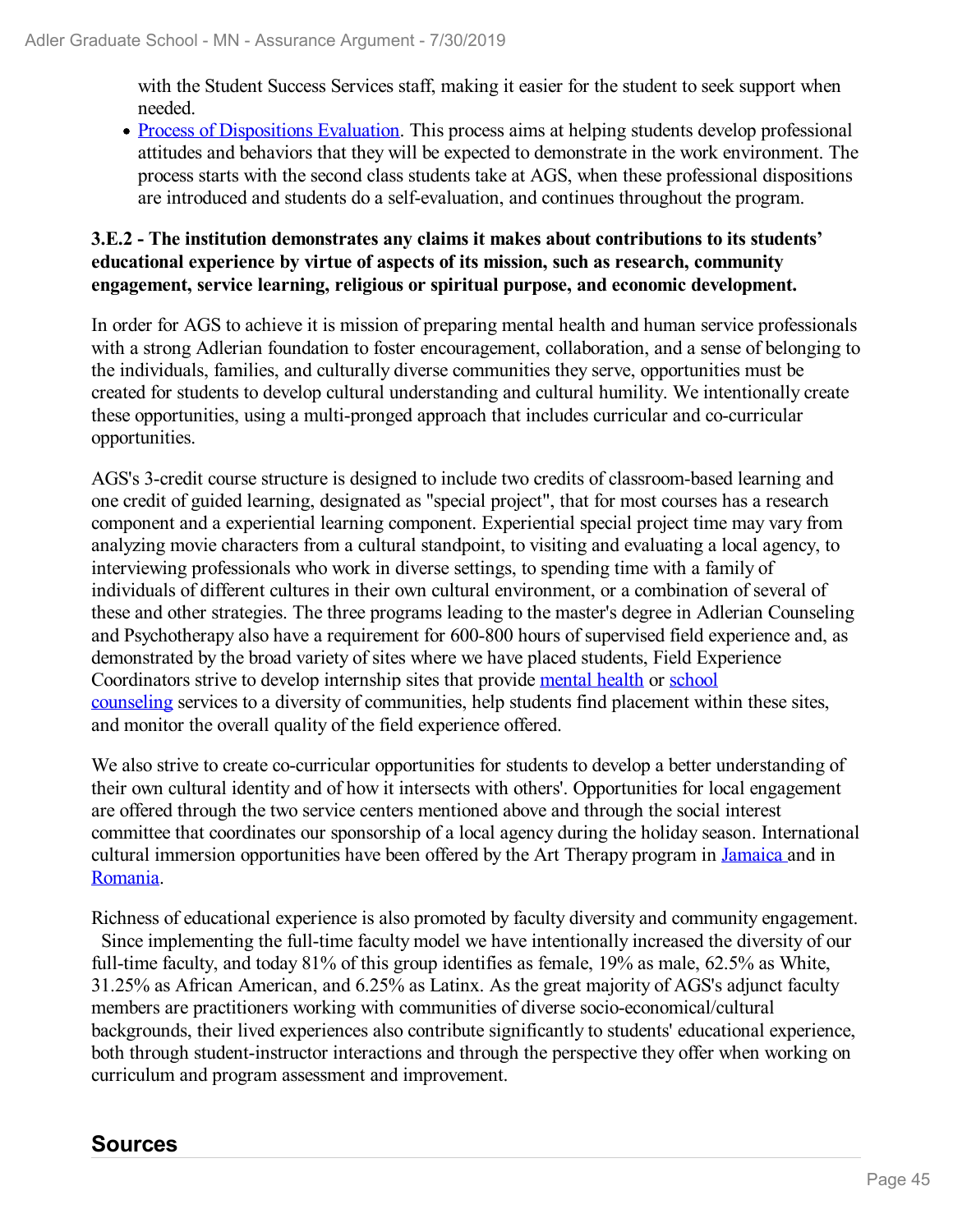- ACAD 528 Individual Didactic Syllabus
- ACAD\_529\_ Individual Didactic\_Syllabus.pdf
- ACAD\_Adlerian Students in Action.pdf
- ACAD Didactics
- ACAD Dispositions Process
- ACAD Field Experience Sites
- ACAD<sup>I</sup>CASSI
- ACAD\_Multicultural Experience\_Jamaica
- ACAD SC Field Experience Sites
- $\bullet$  INST 2017-2019 Data
- SSS Writing Contest Samples
- WEB AT Service Center.pdf
- WEB Institute page.pdf
- WEB SC\_Service Center.pdf
- WEB\_Social\_Interest\_in\_Action.pdf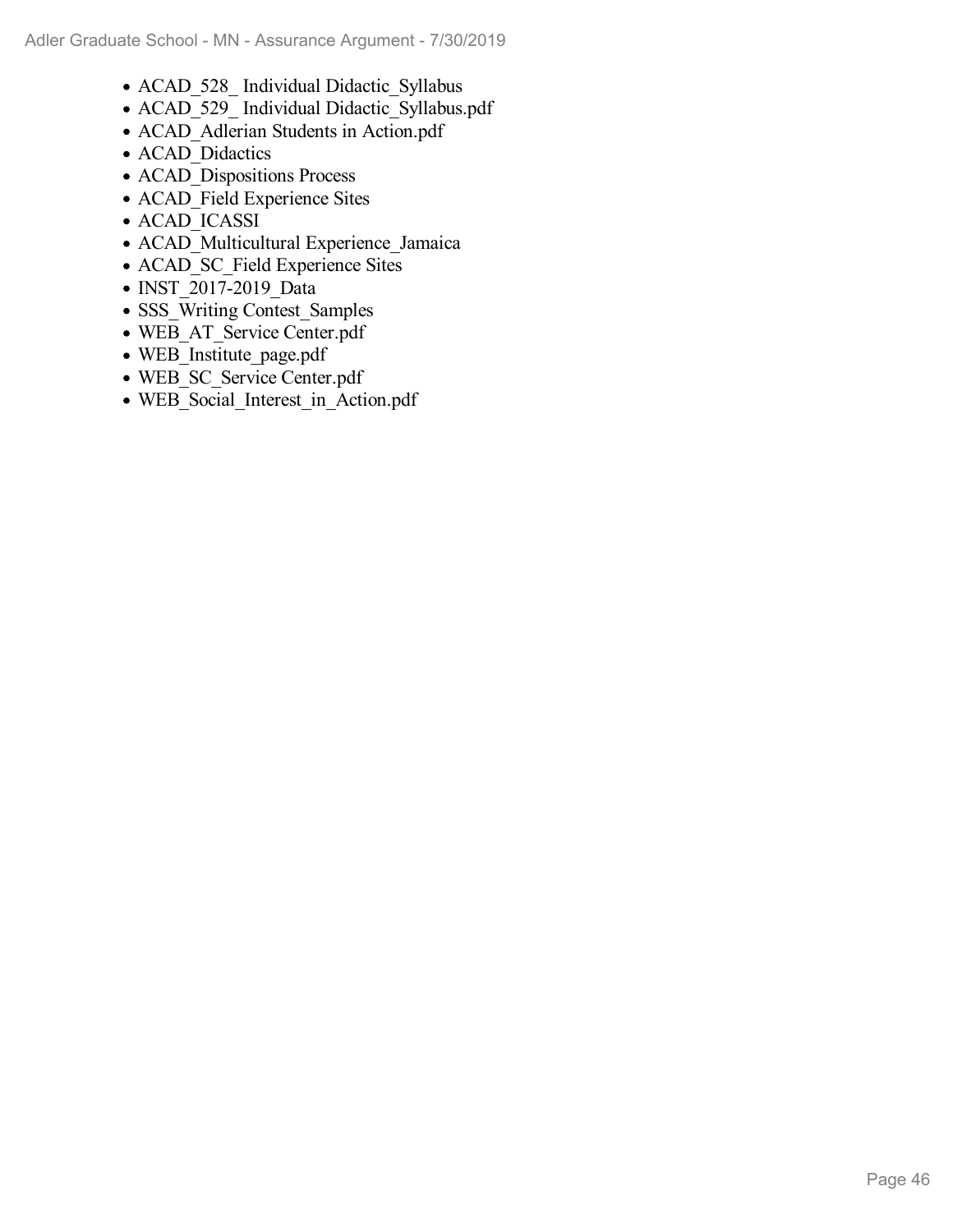# **3.S - Criterion 3 - Summary**

The institution provides high quality education, wherever and however its offerings are delivered.

### **Summary**

All credit-yielding courses offered by AGS are graduate level courses, and curricula and student learning outcomes for Art Therapy, Counseling, and School Counseling programs are aligned with the curricular standards established by national (art-therapy and counseling) or state (school counseling) accrediting agencies. Curriculum for the Applied Adlerian Psychology in Leadership follows the same rigor of the other three programs. AGS delivers courses on campus and online, with curriculum, learning objectives, and academic rigor being the same for both types of delivery. Advising practices are the same for students who are campus-based and for fully online students.

AGS does not offer undergraduate or general education programs. Students engage in collecting, analyzing, and communicating information; in mastering modes of inquiry or creative work; and in developing skills adaptable to changing environments in a number of ways during their programs of study, including curricular and co-curricular experiences. Throughout their career at AGS students collect and analyze evidence of development of the different professional competencies identified as student outcomes for their programs and build a professional portfolio. Successful defense of this portfolio is a requirement for graduation and depends on the student's ability to demonstrate analytical and creative skills that enable them to successfully engage in professional practice in diverse settings and with diverse populations.

In July 2018, AGS implemented a plan for developing a core of full-time faculty. Today, AGS has 16.75 full-time highly qualified faculty with responsibilities in curriculum development, delivery and continuous improvement of instructional strategies, student advising, and programmatic assessment. The institutional has clearly identified criteria for faculty and staff minimum qualifications, based on the specific requirements of each position. A plan is in place for annual faculty and staff evaluations, which include performance improvement plans as needed. AGS provides in-house professional development trainings to faculty and staff, in addition to having faculty and staff professional development as line-items in the annual budget. All faculty have advising responsibilities and posted office hours and are available to students, outside of office hours, by appointment. The full time equivalence of students to faculty is below 10:1, which promotes faculty availability t students.

AGS's support for student learning and effective teaching includes physical and human resources to support both students and faculty. Physical plant support includes art studio, cafeteria area that can also be used by study groups, faculty and staff offices, media center, lactation room, library (both general and Adlerian research collections, as well as electronic databases), writing center, and a number of areas that can be used for individual or small group study.Student advising is provided by faculty and includes support for both academic and professional identity development. Student support services include a new-student orientation, registration support, advising, extended support to conditionally admitted students, financial aid support, guidance the effective use of research and information resources, and technology and writing support. Services are available to students on campus or via distance technology.

All students seeking the Adlerian Counseling and Psychotherapy degree must complete between 700